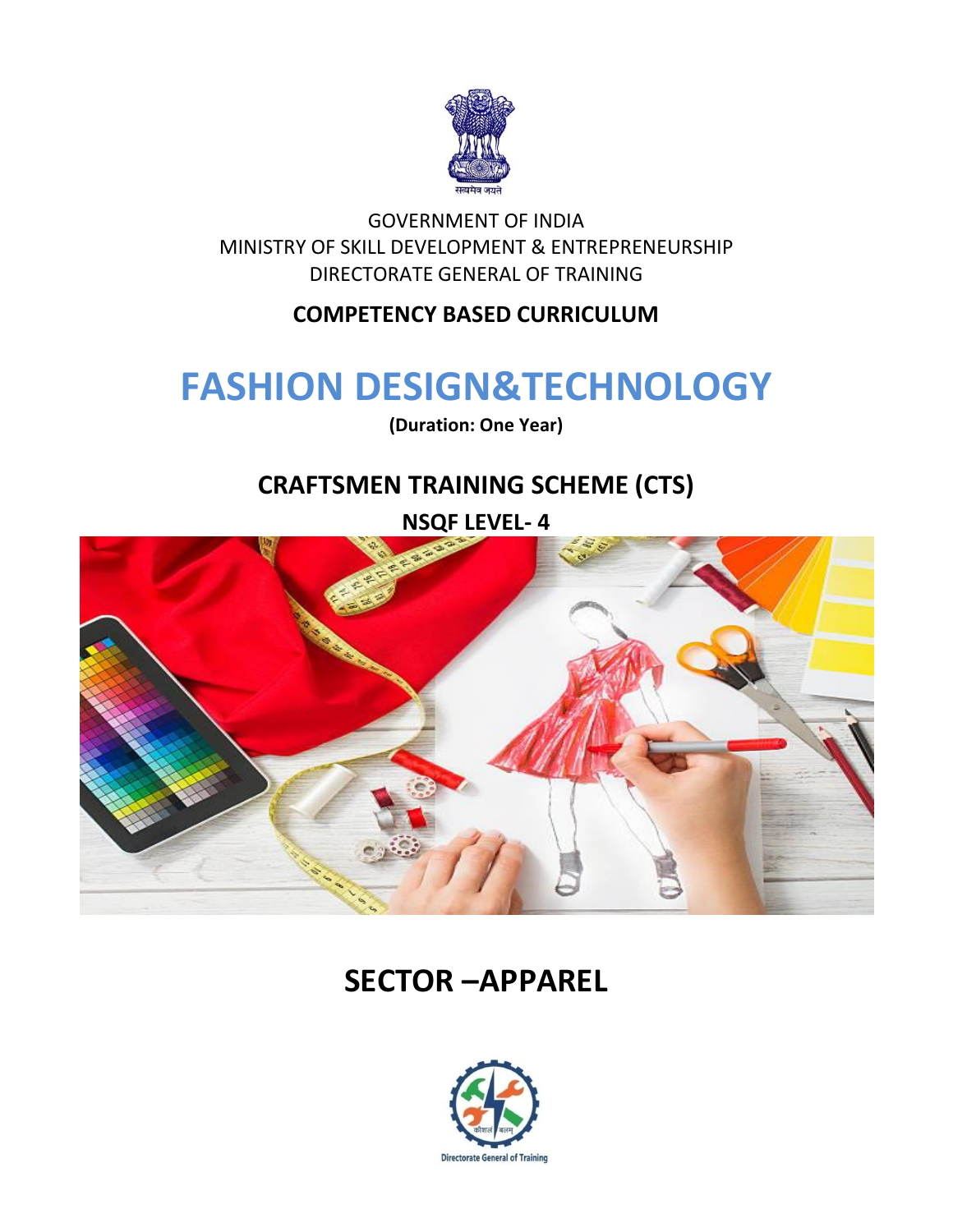# **FASHION DESIGN&TECHNOLOGY**

**(Non-Engineering Trade)**

**(Revised in 2019)**

**Version: 1.2**

## **CRAFTSMEN TRAINING SCHEME (CTS)**

### **NSQF LEVEL - 4**

Developed By

Ministry of Skill Development and Entrepreneurship

Directorate General of Training **CENTRAL STAFF TRAINING AND RESEARCH INSTITUTE** EN-81, Sector-V, Salt Lake City, Kolkata – 700 091 www.cstaricalcutta.gov.in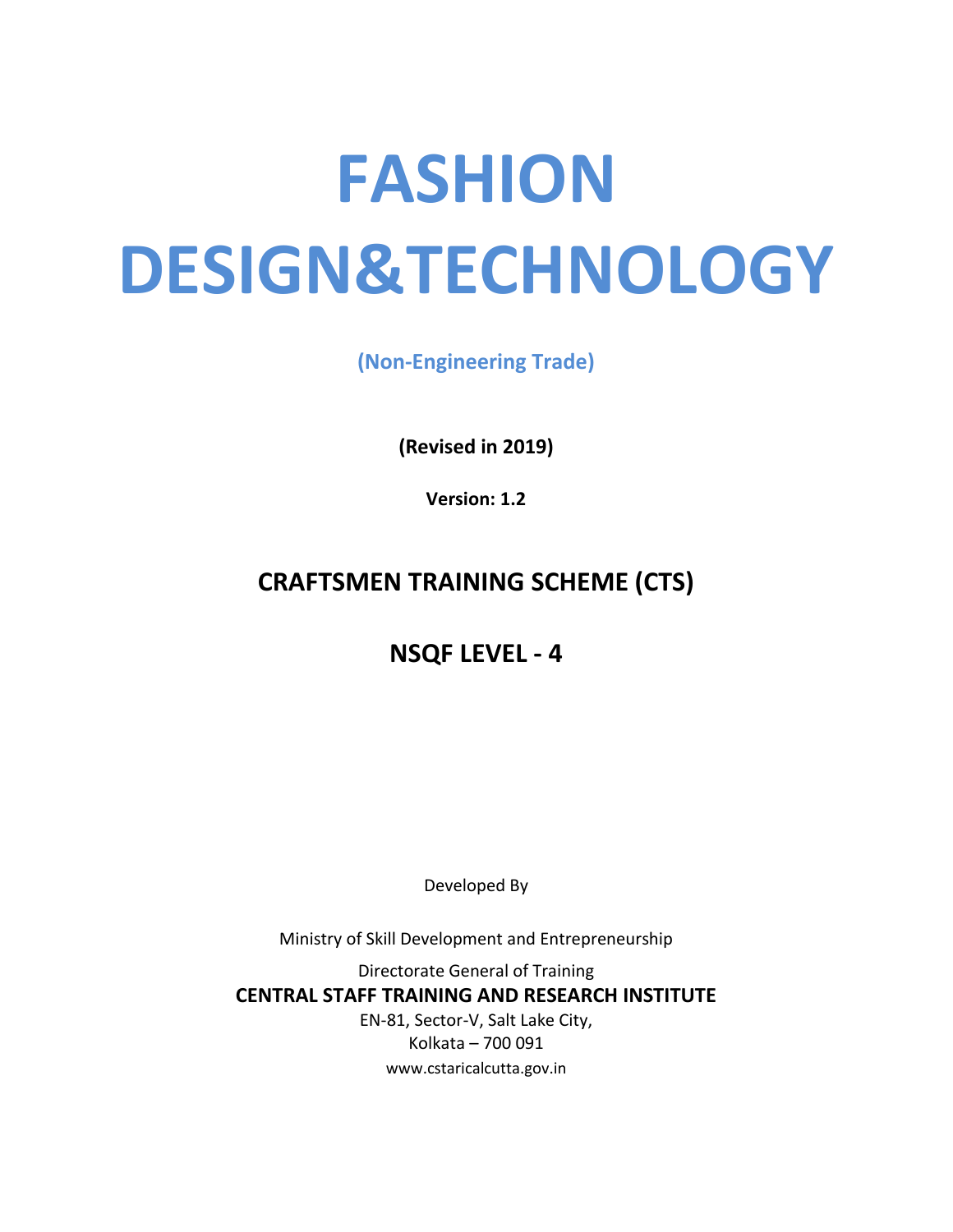| SNo. | <b>Topics</b>                               | Page No.       |
|------|---------------------------------------------|----------------|
| 1.   | <b>Course Information</b>                   | 1              |
| 2.   | <b>Training System</b>                      | $\overline{2}$ |
| 3.   | Job Role                                    | 6              |
| 4.   | <b>General Information</b>                  | 7              |
| 5.   | <b>Learning Outcome</b>                     | 9              |
| 6.   | <b>Assessment Criteria</b>                  | 10             |
| 7.   | <b>Trade Syllabus</b>                       | 13             |
|      | Annexure I(List of Trade Tools & Equipment) | 23             |
|      | Annexure II (List of Trade experts)         | 27             |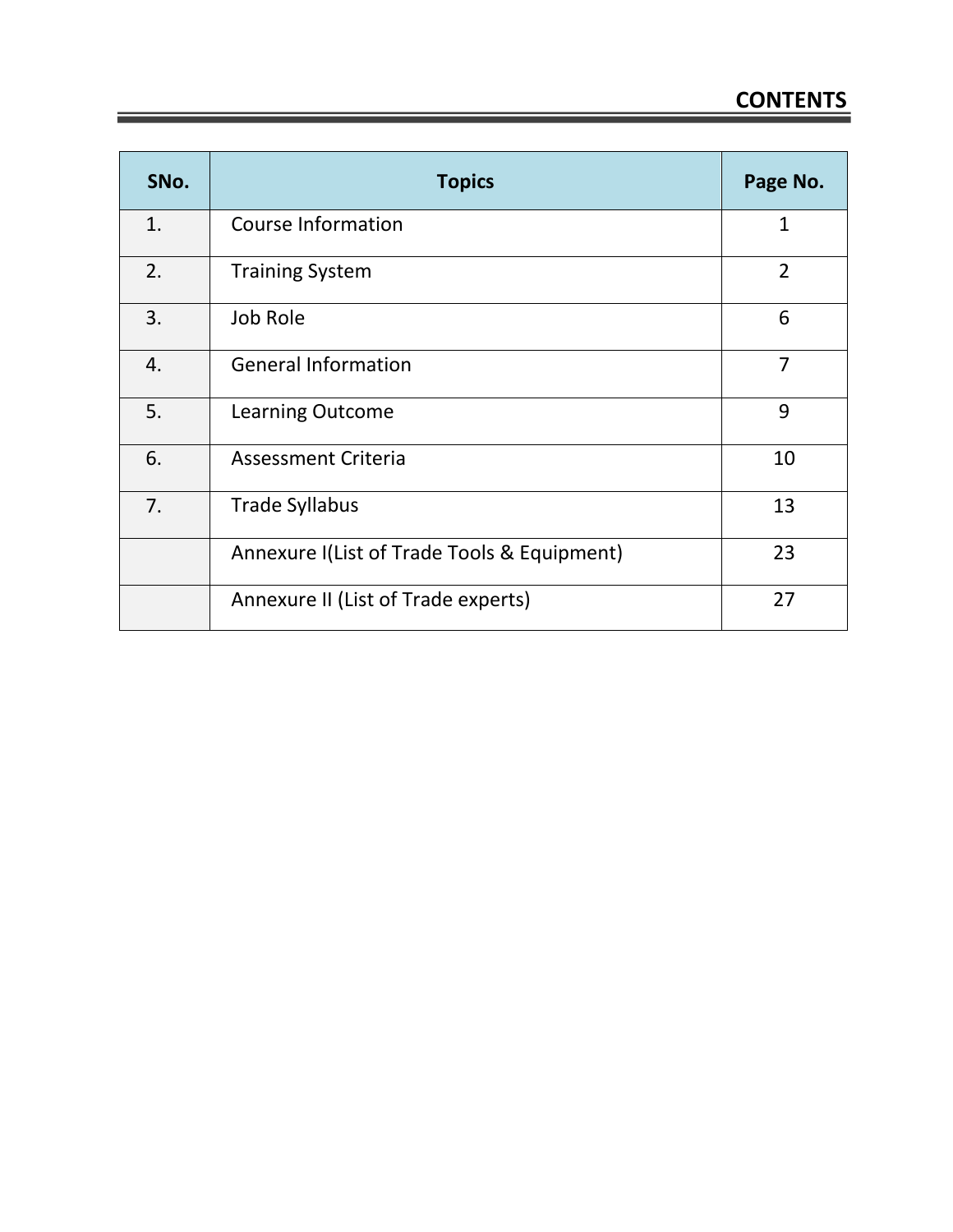

During the one-year duration of "**Fashion Design & Technology**" trade a candidate is trained on Professional Skill, Professional Knowledge and Employability Skill related to job role. In this trade we encourage each and every student to access and nurture their own natural sense of flair and creativity. We also help them to know that how can they create new ideas, thoughts and also to execute them in real form. In addition to this a candidate is entrusted to undertake project work, extracurricular activities and on job training to build up confidence. The broad components covered under Professional Skill subject are as below:-

The broad professional skills covered as part of the skill training start with familiarization and identification of tools & sewing machine, sketches of female croquie and design using elements and principle of design in terms of dress. The trainees learn to draw texture and perform fabric rendering. Also develop motifs for various traditional embroideries and perform machine stitches to make different parts as per design. The content also covers different fabrics; designing through Corel draw and working on special effects are also part of the professional components in this part. The professional skill starts sketching different elements of garment. Develop different views of male & female croquie and develop designer wears based on draping techniques. Ensures quality and gets ideas about fashion merchandising and career prospect in the field. Finally, the trainees imparts skill on designing fashion accessories as per latest trend.

The trainee also undergoes two weeks project work at the mid and end of the year which gives them more practical exposure and helps to build up confidence level.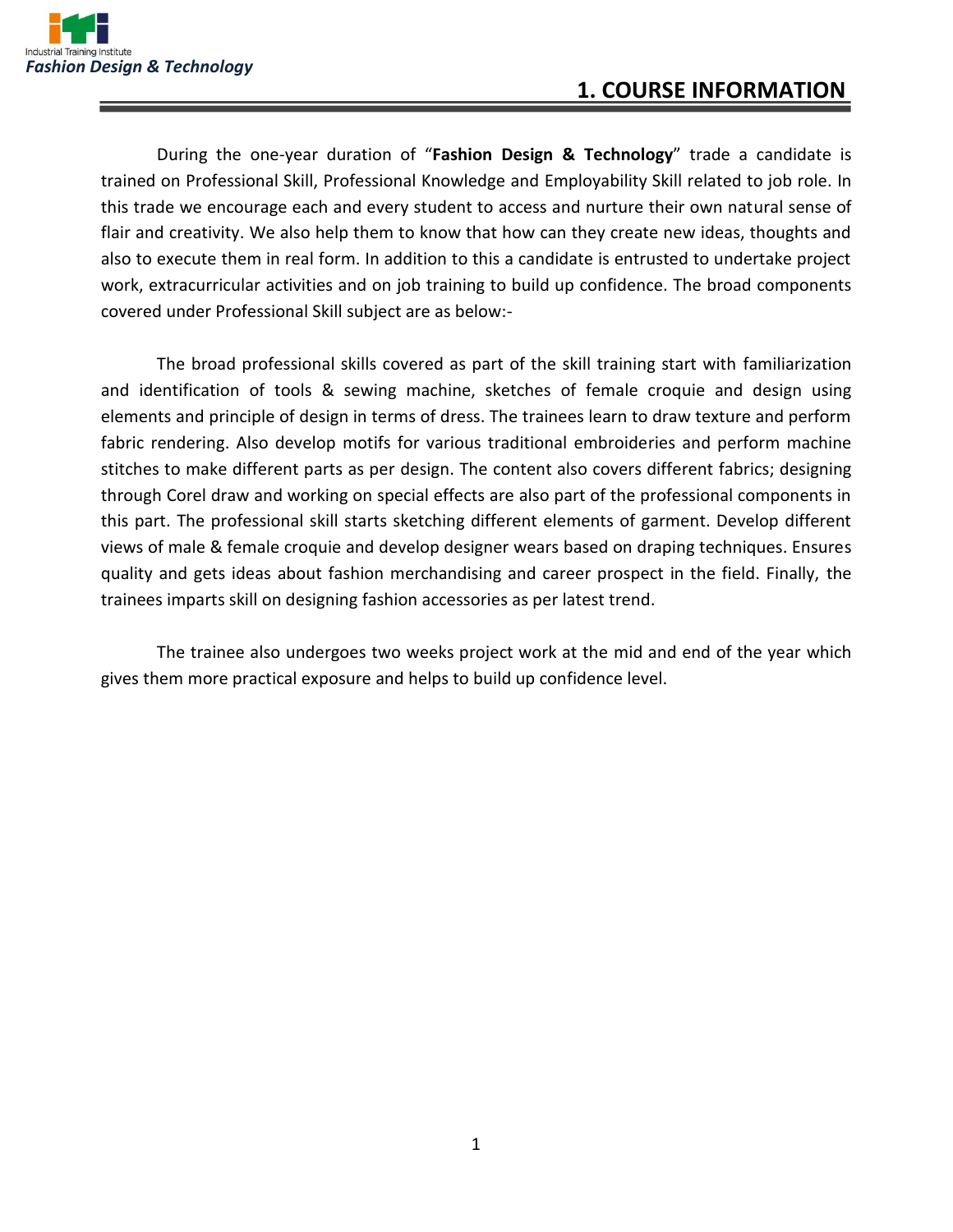

#### **2.1 GENERAL**

The Directorate General of Training (DGT) under Ministry of Skill Development & Entrepreneurship offers a range of vocational training courses catering to the need of different sectors of economy/ Labour market. The vocational training programmes are delivered under the aegis of Directorate General of Training (DGT). Craftsman Training Scheme (CTS) with variants and Apprenticeship Training Scheme (ATS) are two pioneer schemes of DGT for strengthening vocational training.

Fashion Design & Technology trade under CTS is one of the popular coursesdelivered nationwide through a network of ITIs. The course is of one-year duration. It mainly consists of Domain area and Core area. The Domain area (Trade Theory & Practical) imparts professional skills and knowledge, while the core area (Employability Skill) imparts requisite core skills, knowledge, and life skills. After passing out the training program, the trainee is awarded National Trade Certificate (NTC) by DGT which is recognized worldwide.

#### **Broadly candidates need to demonstrate that they are able to:**

- Read & interpret parameters/documentation, plan work, identify necessary materials and tools;
- Perform task with due consideration to safety rules, accident prevention regulations and environmental protection stipulations;
- Apply professional knowledge, core skills & employability skills while performing the job.
- Check the task/assembly as per drawing for functioning, identify and rectify errors in task.
- Document the parameters related to the task undertaken.

#### **2.2 PROGRESSION PATHWAYS**:

- Can join industry as Craftsman and will progress further as Senior Craftsman, Supervisor and can rise up to the level of Manager.
- Can become Entrepreneur in the related field.
- Can join Apprenticeship programme in different types of industries leading to National Apprenticeship certificate (NAC).
- Can join Crafts Instructor Training Scheme (CITS) in the trade for becoming instructor in ITIs.
- Can join advanced Diploma (Vocational) courses under DGT as applicable.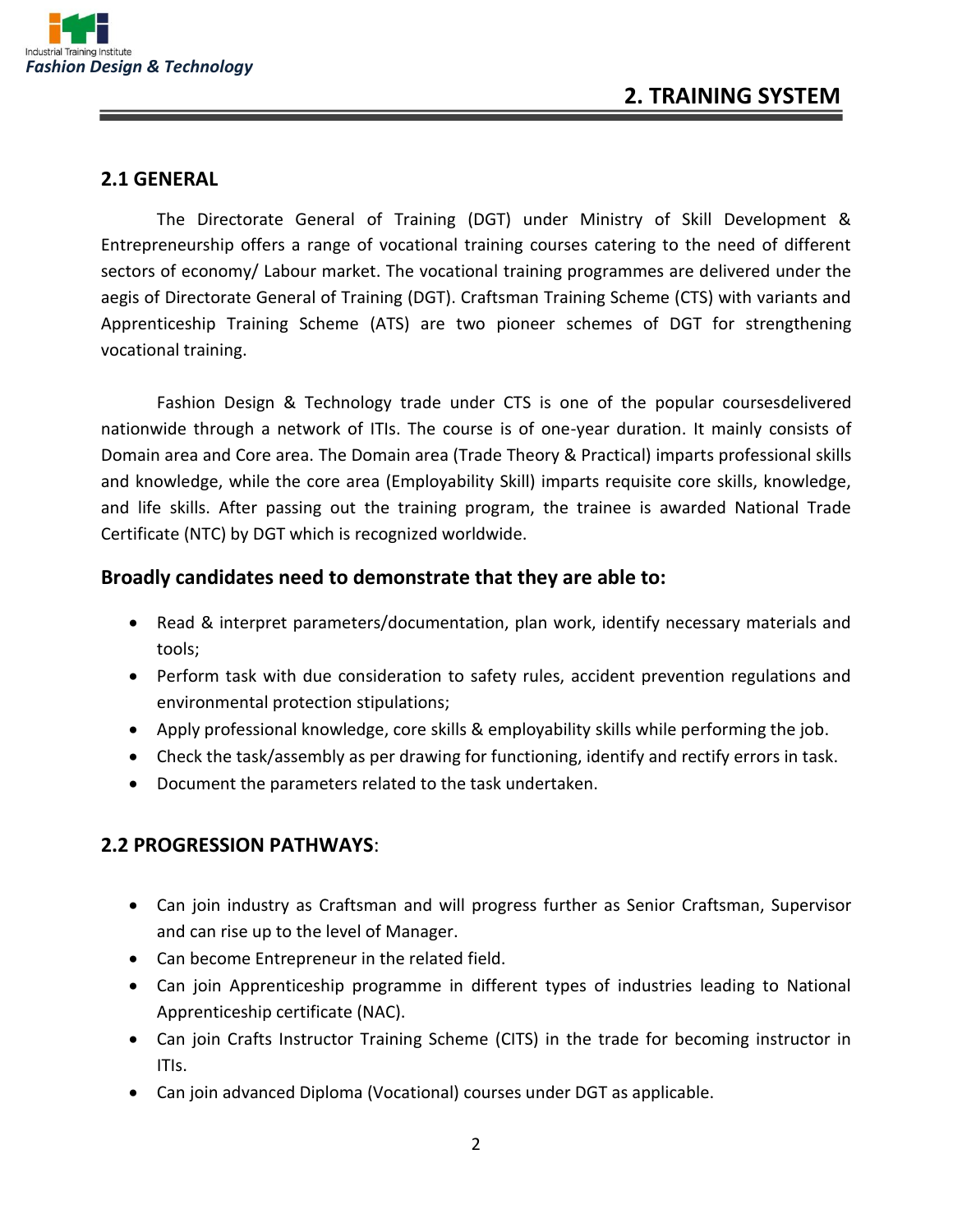

#### **2.3 COURSE STRUCTURE:**

Table below depicts the distribution of training hours across various course elements during a period of one-year: -

| S No. | <b>Course Element</b>                 | <b>Notional Training</b><br><b>Hours</b> |
|-------|---------------------------------------|------------------------------------------|
|       | Professional Skill (Trade Practical)  | 1200                                     |
|       | Professional Knowledge (Trade Theory) | 240                                      |
| 3.    | <b>Employability Skills</b>           | 160                                      |
|       | Total                                 | 1600                                     |

#### **2.4 ASSESSMENT & CERTIFICATION**

The trainee will be tested for his skill, knowledge and attitude during the period of course through formative assessment and at the end of the training programme through summative assessment as notified by the DGTfrom time to time.

a) The **Continuous Assessment** (Internal)during the period of training will be done by **Formative Assessment Method** by testing for assessment criteria listed against learning outcomes. The training institute has to maintain an individual trainee portfolio as detailed in assessment guideline. The marks of internal assessment will be as per the formative assessment template provided on [www.bharatskills.gov.in](http://www.bharatskills.gov.in/)

b) The final assessment will be in the form of summative assessment. The All India Trade Test for awarding NTC will be conducted by Controller of examinations, DGT as per the guidelines. The pattern and marking structure is being notified by DGT from time to time. **The learning outcome and assessment criteria will be the basis for setting question papers for final assessment. The examiner during final examination will also check** the individual trainee's profile as detailed in assessment guideline before giving marks for practical examination.

#### **2.4.1 PASS REGULATION**

For the purposes of determining the overall result, weightage of 100% is applied for six months and one year duration courses and 50% weightage is applied to each examination for two years courses. The minimum pass percent for Trade Practical and Formative assessment is 60% & for all other subjects is 33%. There will be no Grace marks.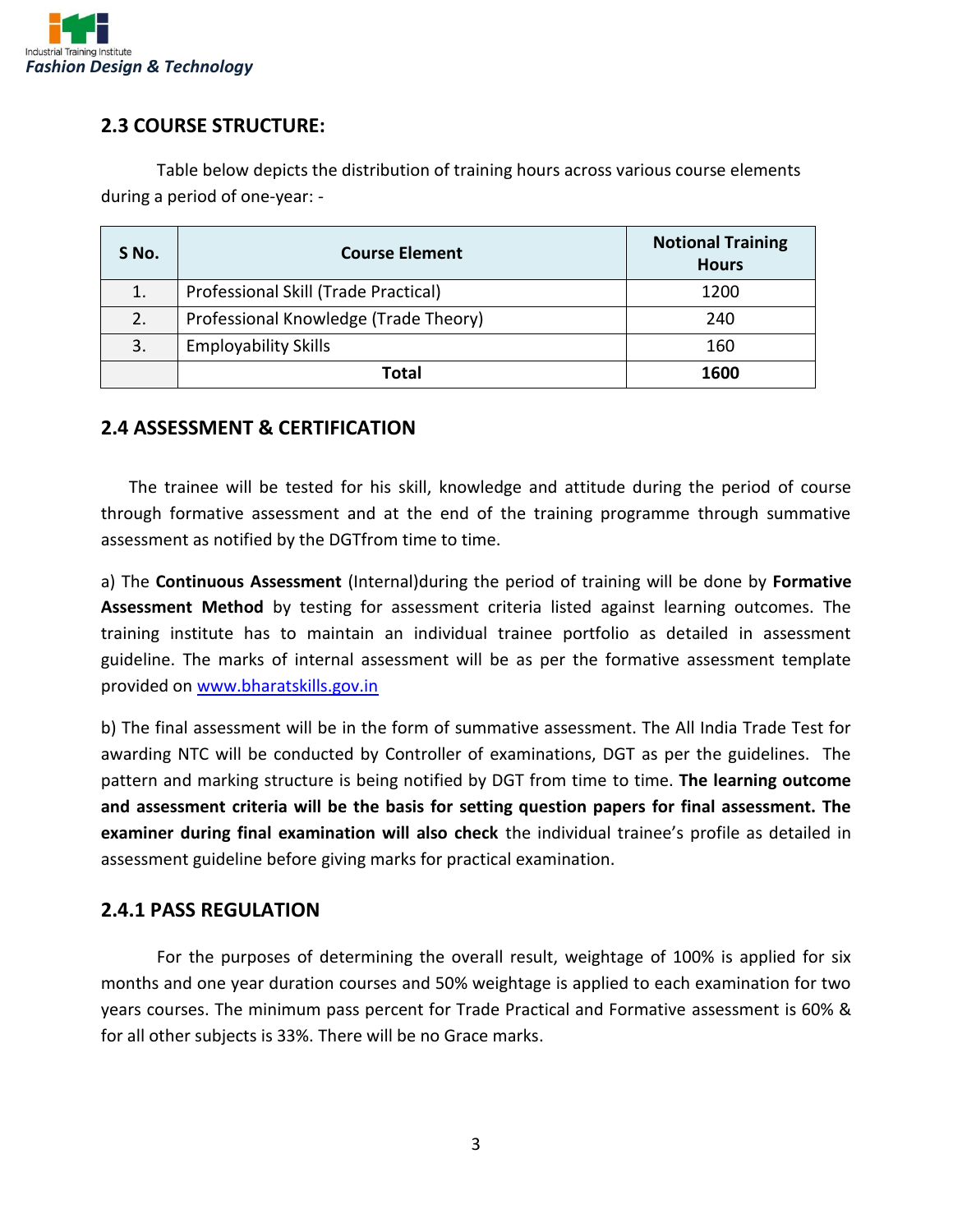

#### **2.4.2 ASSESSMENT GUIDELINE**

Appropriate arrangements should be made to ensure that there will be no artificial barriers to assessment. The nature of special needs should be taken into account while undertaking the assessment. Due consideration should be given while assessing for teamwork, avoidance/reduction of scrap/wastage and disposal of scrap/waste as per procedure, behavioral attitude, sensitivity to the environment and regularity in training. The sensitivity towards OSHE and self-learning attitude are to be considered while assessing competency.

Assessment will be evidence based comprising the following:

- Job carried out in labs/workshop
- Record book/ daily diary
- Answer sheet of assessment
- Viva-voce
- Progress chart
- Attendance and punctuality
- Assignment
- Project work

Evidences and records of internal (Formative) assessments are to be preserved until forthcoming examination for audit and verification by examining body. The following marking pattern to be adopted while assessing:

| <b>Performance Level</b>                                                                                                                                                                                                           | <b>Evidence</b>                                                                                                                                                                                                                                                |  |  |
|------------------------------------------------------------------------------------------------------------------------------------------------------------------------------------------------------------------------------------|----------------------------------------------------------------------------------------------------------------------------------------------------------------------------------------------------------------------------------------------------------------|--|--|
| (a) Weightage in the range of 60%-75% to be allotted during assessment                                                                                                                                                             |                                                                                                                                                                                                                                                                |  |  |
| For performance in this grade, the candidate<br>should produce work which demonstrates<br>attainment of an acceptable standard of<br>craftsmanship with occasional guidance, and<br>due regard for safety procedures and practices | Demonstration of<br>skills<br>good<br>and<br>$\bullet$<br>field<br>accuracy in the<br>of<br>work/<br>assignments.<br>• A fairly good level of neatness and<br>consistency to accomplish job activities.<br>• Occasional support in completing the<br>task/job. |  |  |
| (b) Weightage in the range of 75%-90% to be allotted during assessment                                                                                                                                                             |                                                                                                                                                                                                                                                                |  |  |
| For this grade, a candidate should produce<br>work which demonstrates attainment of a                                                                                                                                              | • Good skill levels and accuracy in the<br>field of work/assignments.                                                                                                                                                                                          |  |  |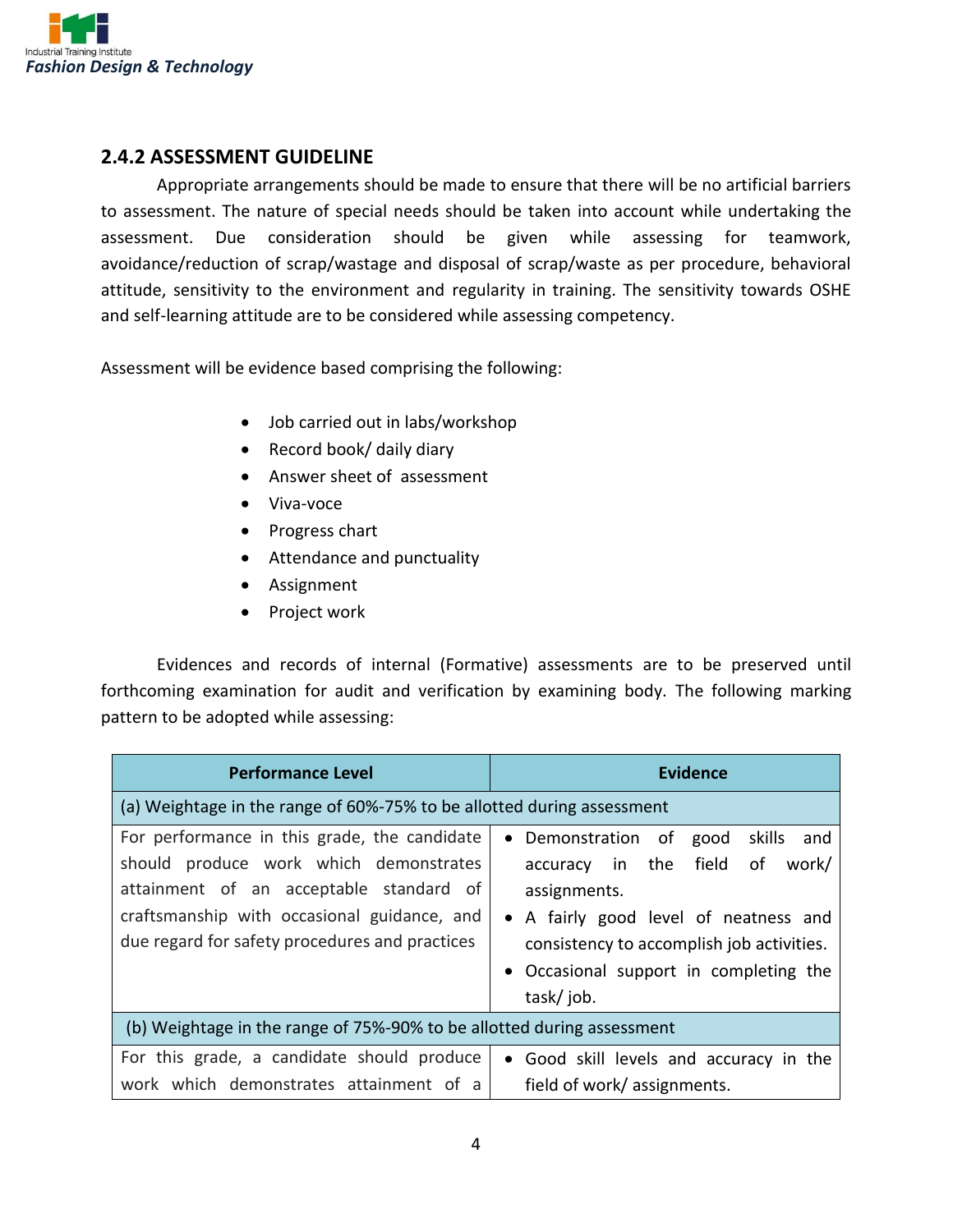

| reasonable standard of craftsmanship, with<br>little guidance, and regard for safety | good level of neatness<br>$\bullet$ A<br>and<br>consistency to accomplish job activities. |
|--------------------------------------------------------------------------------------|-------------------------------------------------------------------------------------------|
|                                                                                      |                                                                                           |
| procedures and practices                                                             | support in completing<br>Little<br>the<br>$\bullet$                                       |
|                                                                                      | task/job.                                                                                 |
| (c) Weightage in the range of more than 90% to be allotted during assessment         |                                                                                           |
| For performance in this grade, the candidate,                                        | • High skill levels and accuracy in the field                                             |
| with minimal or no support in organization and                                       | of work/assignments.                                                                      |
| execution and with due regard for safety                                             | • A high level of neatness and consistency                                                |
| procedures and practices, has produced work                                          | to accomplish job activities.                                                             |
| which demonstrates attainment of a high                                              | • Minimal or no support in completing                                                     |
| standard of craftsmanship.                                                           | the task/job.                                                                             |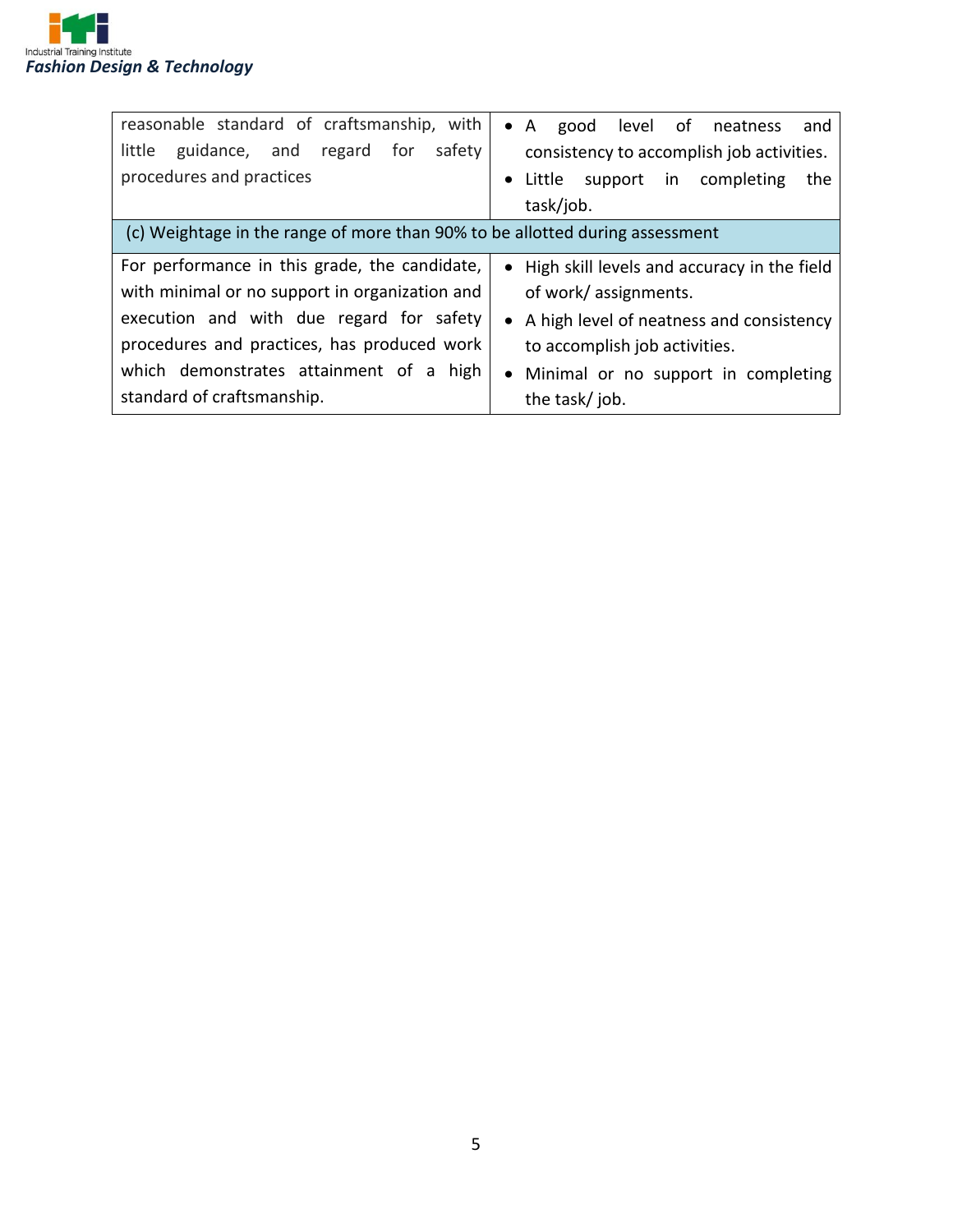

#### **3. JOB ROLE**

**Designer; Pattern Maker (Garments)** develops, designs and makes pattern for new styles of men's, women's and children's garments. Studies existing styles, develops new ideas and draws out full scale drawing of garments on paper. Marks and cuts out paper patterns of different parts of garments. Gets cloth cut according to paper patterns and gets sample garment stitched as required. Tries garment on model and makes changes in pattern, if necessary. May make specifications and supervise production.

#### **Reference NCO-2015:**

(i) 7532.0100 - Designer; Pattern Maker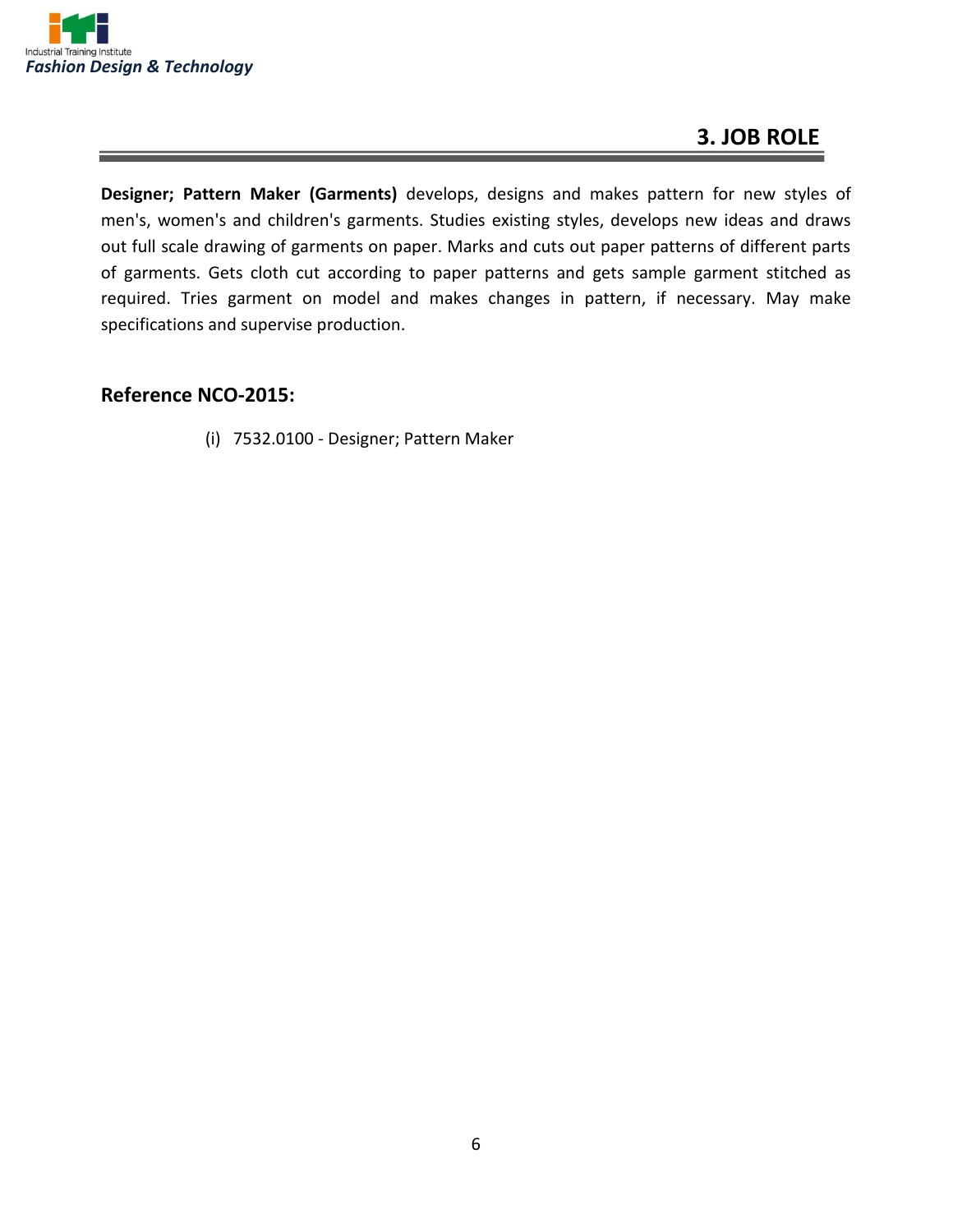

#### **4. GENERAL INFORMATION**

| Name of the Trade                                                      | <b>FASHION DESIGN &amp; TECHNOLOGY</b>                                                                                                                                                                                                                                                                                                                                                                                                                                                                                                                                                                                                                                                                                                                                                                                                                                                                                                                   |  |
|------------------------------------------------------------------------|----------------------------------------------------------------------------------------------------------------------------------------------------------------------------------------------------------------------------------------------------------------------------------------------------------------------------------------------------------------------------------------------------------------------------------------------------------------------------------------------------------------------------------------------------------------------------------------------------------------------------------------------------------------------------------------------------------------------------------------------------------------------------------------------------------------------------------------------------------------------------------------------------------------------------------------------------------|--|
| <b>Trade Code</b>                                                      | DGT/1026                                                                                                                                                                                                                                                                                                                                                                                                                                                                                                                                                                                                                                                                                                                                                                                                                                                                                                                                                 |  |
| <b>NCO - 2015</b>                                                      | 7532.0100                                                                                                                                                                                                                                                                                                                                                                                                                                                                                                                                                                                                                                                                                                                                                                                                                                                                                                                                                |  |
| <b>NSQF Level</b>                                                      | $Level - 4$                                                                                                                                                                                                                                                                                                                                                                                                                                                                                                                                                                                                                                                                                                                                                                                                                                                                                                                                              |  |
| <b>Duration of Craftsmen Training</b>                                  | One year (1600 Hours)                                                                                                                                                                                                                                                                                                                                                                                                                                                                                                                                                                                                                                                                                                                                                                                                                                                                                                                                    |  |
| <b>Minimum Age</b>                                                     | 14 years as on first day of academic session.                                                                                                                                                                                                                                                                                                                                                                                                                                                                                                                                                                                                                                                                                                                                                                                                                                                                                                            |  |
| <b>Entry Qualification</b>                                             | Passed 10 <sup>th</sup> class examination                                                                                                                                                                                                                                                                                                                                                                                                                                                                                                                                                                                                                                                                                                                                                                                                                                                                                                                |  |
| <b>Eligibility for PwD</b>                                             | LD,CP,LC,DW,AA,LV,DEAF,HH,AUTISM,ID,SLD                                                                                                                                                                                                                                                                                                                                                                                                                                                                                                                                                                                                                                                                                                                                                                                                                                                                                                                  |  |
| Unit Strength (No. of Student)                                         | 20(There is no separate provision of supernumerary seats)                                                                                                                                                                                                                                                                                                                                                                                                                                                                                                                                                                                                                                                                                                                                                                                                                                                                                                |  |
| <b>Space Norms</b>                                                     | 64 sq. m                                                                                                                                                                                                                                                                                                                                                                                                                                                                                                                                                                                                                                                                                                                                                                                                                                                                                                                                                 |  |
| <b>Power Norms</b>                                                     | 5 KW                                                                                                                                                                                                                                                                                                                                                                                                                                                                                                                                                                                                                                                                                                                                                                                                                                                                                                                                                     |  |
| <b>Instructors Qualification for</b>                                   |                                                                                                                                                                                                                                                                                                                                                                                                                                                                                                                                                                                                                                                                                                                                                                                                                                                                                                                                                          |  |
| (i)<br><b>Fashion</b><br><b>Design</b><br>&<br><b>Technology Trade</b> | B.Voc./Degree (4 yrs duration) in fashion Designing/<br>Technology from UGC Recognized university with one year<br>Experience in the relevant field<br><b>OR</b><br>B.Voc./Degree (3 yrs duration) in fashion Designing/<br>Technology from UGC Recognized university with two year<br>Experience in the relevant field<br><b>OR</b><br>Three year Diploma in fashion Designing/ Technology/ CDDM<br>from recognized board of education or relevantAdvanced<br>Diploma (Vocational) from DGT with Two Years' Experience.<br><b>OR</b><br>NTC/NAC passed in Fashion design & technology (earlier<br>name of trade as "Fashion Technology" with three years'<br>experience in the relevant field.<br><b>Essential Qualification:</b><br>Relevant National Craft Instructor Certificate (NCIC) in any of<br>the variants under DGT.<br>Note: Out of two Instructors required for the unit of $2(1+1)$ ,<br>one must have Degree/Diploma and other must have |  |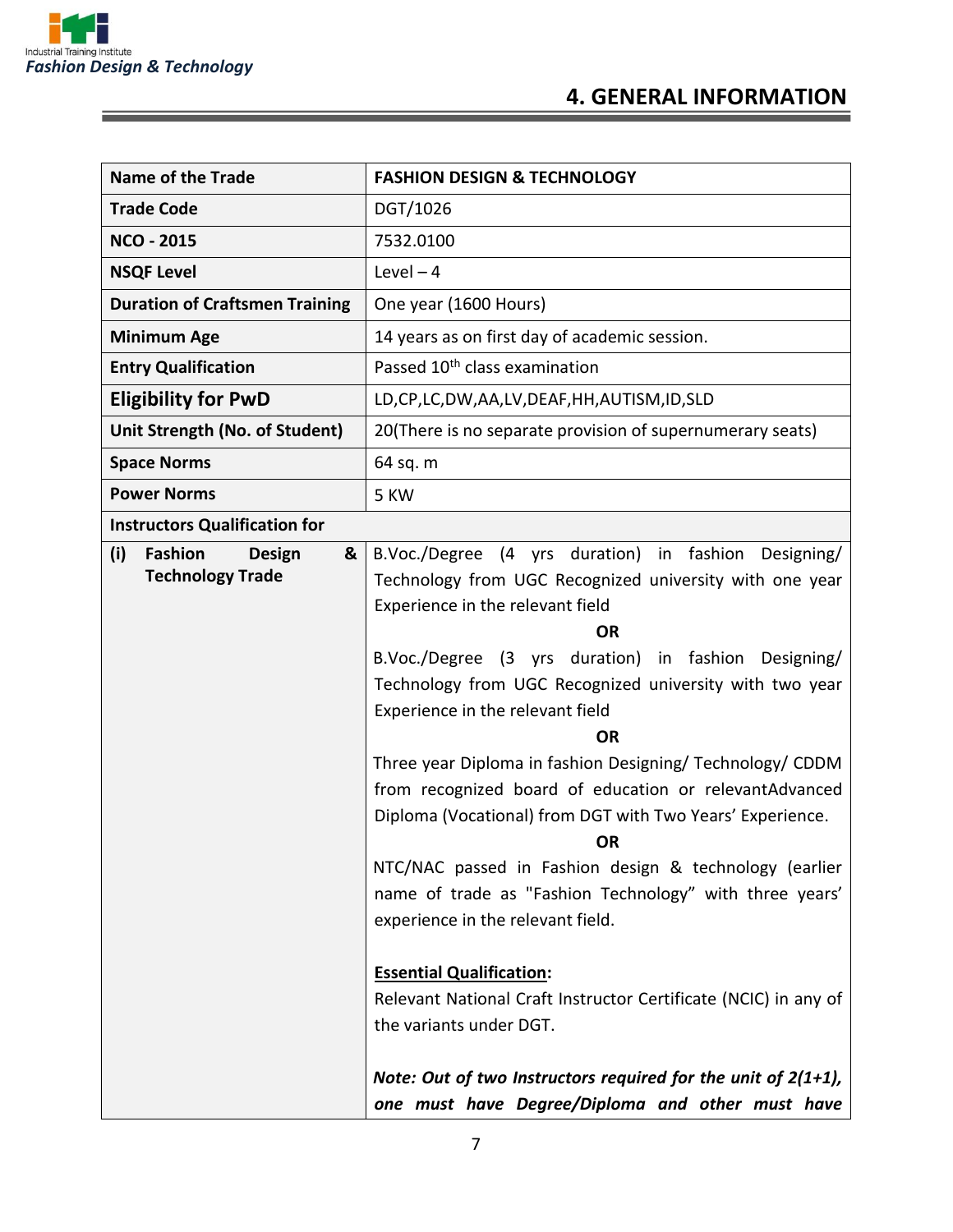

|                                                             |  |                                                                                                                                                                                                                           | NTC/NAC qualifications. However both of them must |                             |
|-------------------------------------------------------------|--|---------------------------------------------------------------------------------------------------------------------------------------------------------------------------------------------------------------------------|---------------------------------------------------|-----------------------------|
|                                                             |  | possess NCIC in any of its variants.                                                                                                                                                                                      |                                                   |                             |
| <b>Employability Skill</b><br>(ii)                          |  | MBA/ BBA / Any Graduate/ Diploma in any discipline with<br>Two years' experience with short term ToT Course in<br>Employability Skills from DGT institutes.<br>(Must have studied English/ Communication Skills and Basic |                                                   |                             |
|                                                             |  | Computer at 12 <sup>th</sup> / Diploma level and above)                                                                                                                                                                   |                                                   |                             |
|                                                             |  |                                                                                                                                                                                                                           | <b>OR</b>                                         |                             |
|                                                             |  | Existing Social Studies Instructors in it is withshort term ToT                                                                                                                                                           |                                                   |                             |
|                                                             |  | Course in Employability Skills from DGT institutes.                                                                                                                                                                       |                                                   |                             |
| (iii) Minimum<br>for<br>age<br><b>Instructor</b>            |  | 21 years                                                                                                                                                                                                                  |                                                   |                             |
| <b>List of Tools and Equipment</b>                          |  | As per Annexure - I                                                                                                                                                                                                       |                                                   |                             |
| Distribution of training on Hourly basis: (Indicative only) |  |                                                                                                                                                                                                                           |                                                   |                             |
| <b>Total Hrs /week</b>                                      |  | <b>Trade Practical</b>                                                                                                                                                                                                    | <b>Trade Theory</b>                               | <b>Employability Skills</b> |
| 40 Hours                                                    |  | 30 Hours                                                                                                                                                                                                                  | 6 Hours                                           | 4 Hours                     |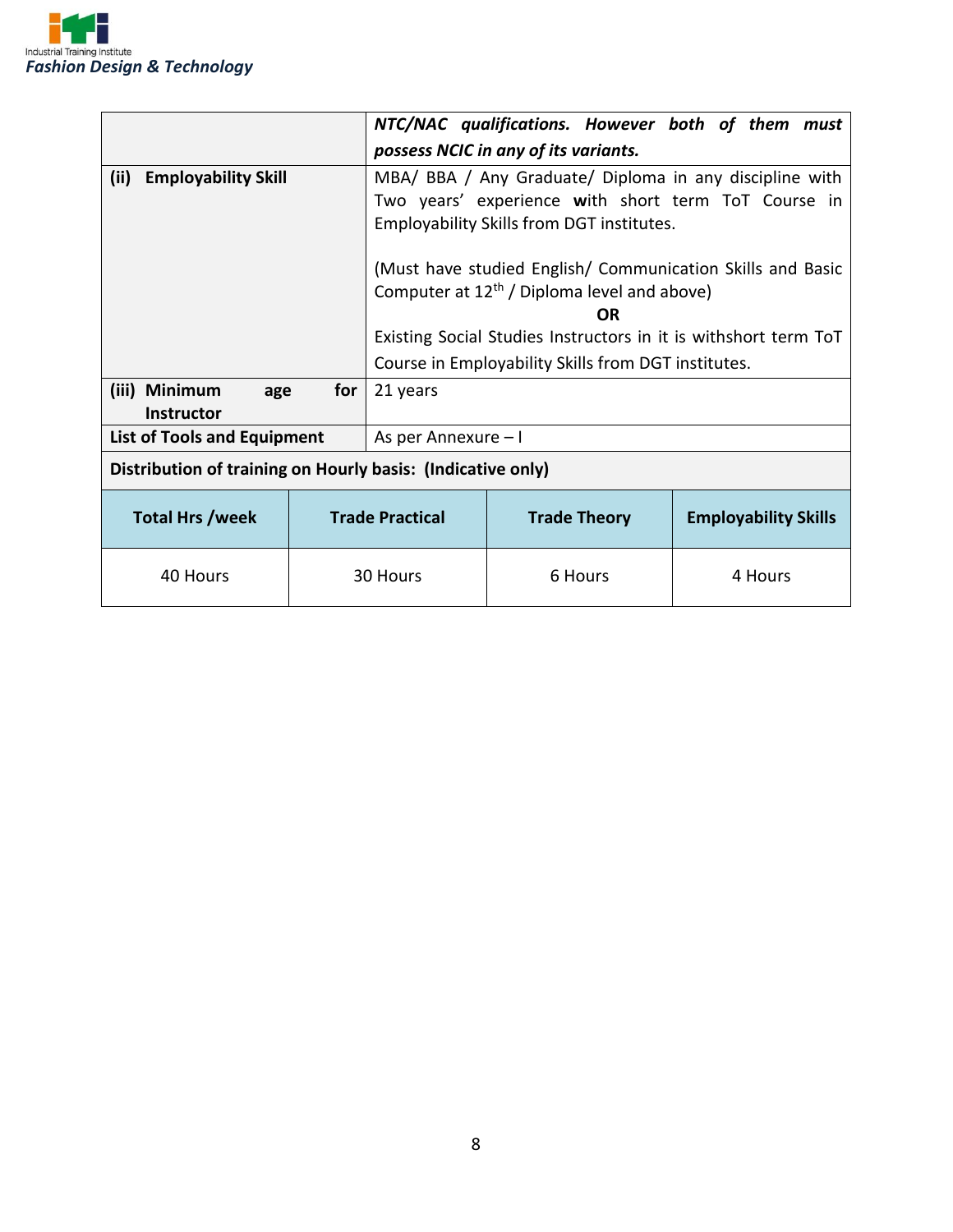

*Learning outcomes are a reflection of total competencies of a trainee and assessment will be carried out as per the assessment criteria.*

#### **5.1LEARNING OUTCOMES (TRADE SPECIFIC)**

- 1. Interpret and illustrate importance of Fashion designing following safety precautions.
- 2. Sketch fashion croquie of female and design garments with the help of elements using principles of design and colour scheme.
- 3. Drape, illustrate Fabric rendering and drawing texture.
- 4. Apply surface ornamentation with embroidery.
- 5. Apply basic Stitches, Seams and Edge finishes with operation on Sewing machine.
- 6. Identify different Fibres and Fabrics along with Weaves and Knits.
- 7. Create and Design Garments and Accessories in Corel Draw using tools and commands.
- 8. Create Bodice Block Set & Patterns and construct samples of Design Details.
- 9. Apply garment details in fashion illustration.
- 10. Illustrate Male and Female wear on Croquie and develop designer Wears based on draping Technique/ sketches as per fashion & style.
- 11. Analyse human anatomy with Eight Head theory and different types of body contour.
- 12. Ensure the Quality of production.
- 13. Analyse fashion merchandising, fashion scope and Career Prospect.
- 14. Create and Design Fashion accessories as per latest trend.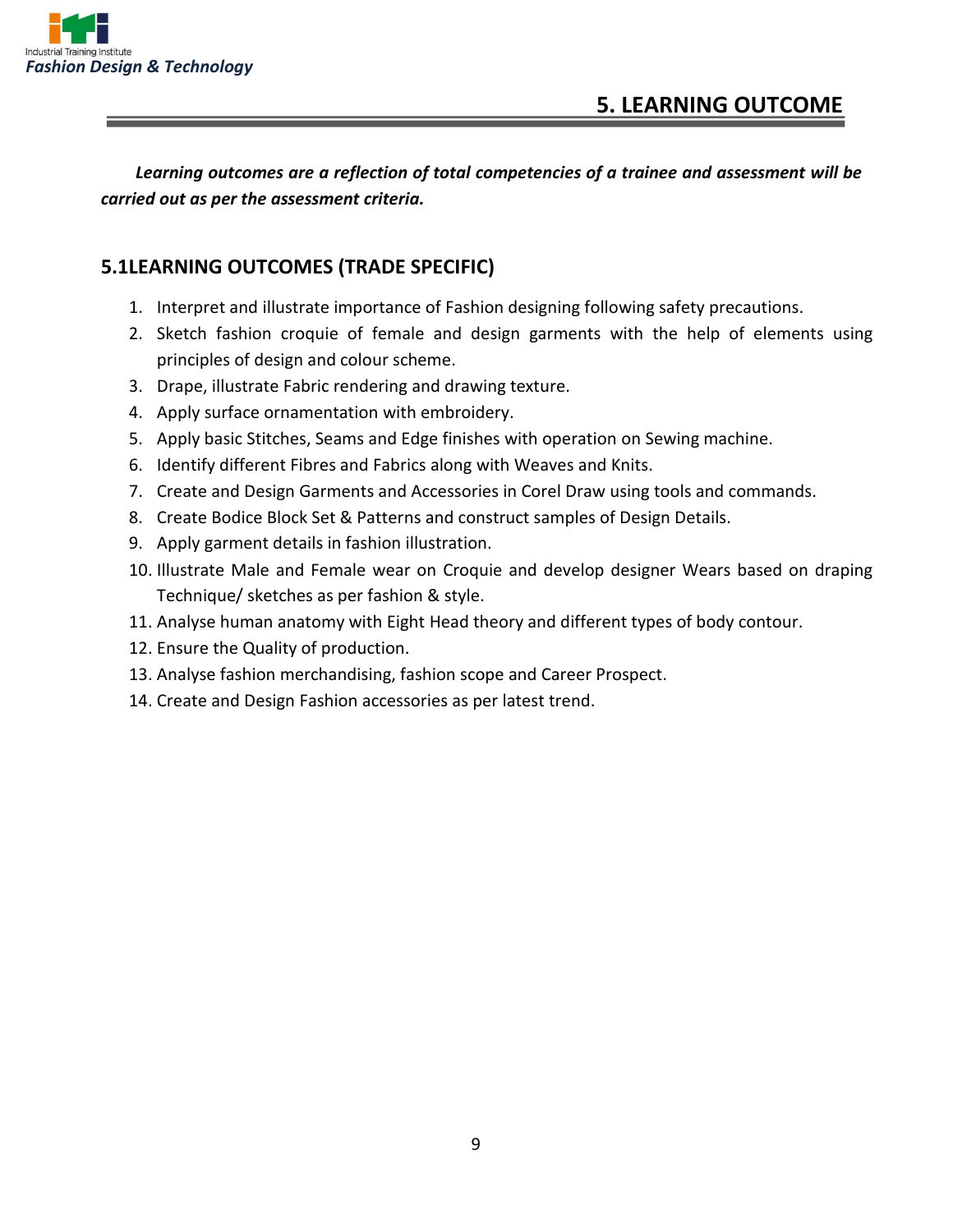

#### **6. ASSESSMENT CRITERIA**

| <b>LEARNING OUTCOMES</b>                                               | <b>ASSESSMENT CRITERIA</b>                                                                     |  |
|------------------------------------------------------------------------|------------------------------------------------------------------------------------------------|--|
| andillustrate<br>1. Interpret                                          | Appraise the importance of Fashion Designing in socio                                          |  |
| importance of Fashion designing                                        | economic point of view.                                                                        |  |
| following safety precautions.                                          | Identify the requirement of designing to modernize and                                         |  |
|                                                                        | also link it with our past eras with change of habit and use.                                  |  |
|                                                                        | Compare and relate Fashion<br>Designing with other<br>industries.                              |  |
|                                                                        | Functional and operational knowledge of tools equipments                                       |  |
|                                                                        | and drawing materials and its operations.                                                      |  |
|                                                                        |                                                                                                |  |
| 2. Sketch fashion croquie of female                                    | Create a fashion Stick and Block Figure (10.5 & 12.5 heads).                                   |  |
| and design garments with the<br>help of elements using principles      | Drape the designer wear on Female Croquie and show<br>Optical illusions.                       |  |
| of design and colour scheme.                                           | Recognize the elements and principle of designing in Fashion<br>Designing.                     |  |
|                                                                        | Recognize and apply colour sets (Warm & Cool) in designing.                                    |  |
|                                                                        | Draw Geometrical, Abstract and Realistic shapes & forms.                                       |  |
|                                                                        | Apply different techniques of free hand sketches to create<br>designs.                         |  |
|                                                                        |                                                                                                |  |
| Fabric<br>illustrate<br>3.<br>Drape,                                   | Demonstrate basic Drape on Dress-form.                                                         |  |
| rendering and drawing texture.                                         | Illustrate Rendering of different fabric and prints.                                           |  |
|                                                                        | Develop sketch of draped design with texture and rendering.                                    |  |
|                                                                        |                                                                                                |  |
| 4. Apply surface ornamentation                                         | Appraise different types of surface ornamentation.                                             |  |
| with embroidery.                                                       | Demonstrate different techniques of developing Motifs for<br>various Traditional Embroideries. |  |
|                                                                        | Develop Decorative stitches (in context to contemporary<br>stitches).                          |  |
|                                                                        |                                                                                                |  |
| Perform basic Stitches, Seams<br>5.<br>finishes<br>Edge<br>with<br>and | Appraise and apply different types of Stitches, Seams and<br>Edge finishes.                    |  |
| operation on Sewing machine.                                           | Prepare Samples of Variations of Stitches, Seams and Edge                                      |  |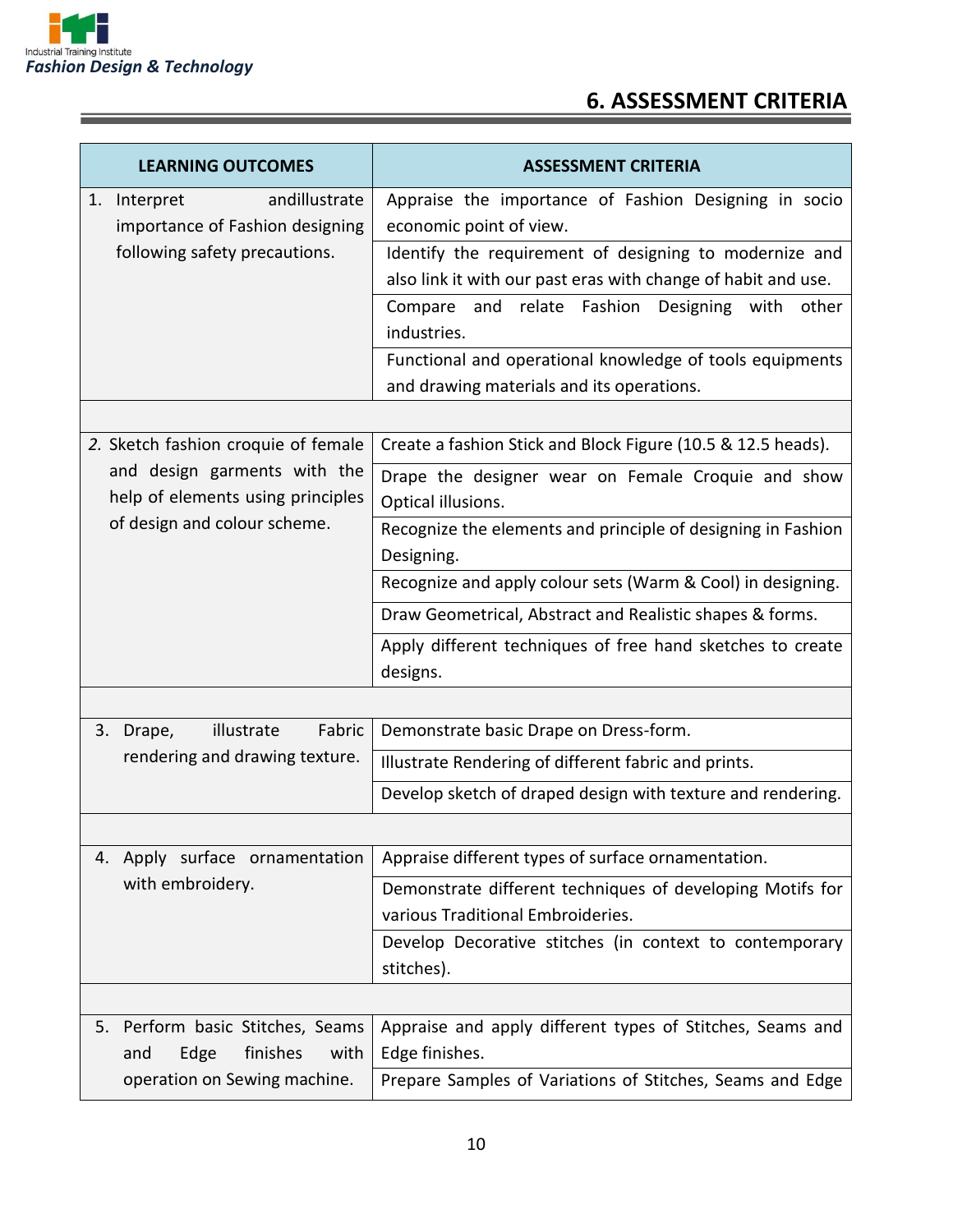

|                                                                        | Finishing.                                                                         |
|------------------------------------------------------------------------|------------------------------------------------------------------------------------|
|                                                                        |                                                                                    |
|                                                                        |                                                                                    |
| 6. Identify different Fibres and                                       | Identify different kind of Fabrics and it's composition.                           |
| Fabrics along with Weaves and                                          | Distinguish & draw the different types of Weaving.                                 |
| Knits.                                                                 | Make Sample of variations of Weaves and Knits.                                     |
|                                                                        |                                                                                    |
| 7. Create and Design Garments<br>and Accessories in Corel Draw         | Demonstrate and apply different types of commands and<br>tools.                    |
| using tools and commands.                                              | Illustrate and Draw Garment and Accessories design with<br>the help of Corel Draw. |
|                                                                        |                                                                                    |
| 8. Create Bodice Block Set &                                           | Create Bodice, Sleeve, Collar and Skirt Block.                                     |
| Patterns and construct samples<br>of Design Details.                   | Draft, create patterns and make samples of variations of<br>Sleeves and Collars.   |
|                                                                        | Construct the Samples of Design Details like Elements of                           |
|                                                                        | adding fullness/ shapes, Pockets, Plackets, Facing, Binding.                       |
|                                                                        |                                                                                    |
| 9. Apply garment details in fashion                                    | Appraise and illustrate the garment details like neck lines,                       |
| illustration.                                                          | collars, sleeves, gathers, bow & tie, style lines etc.                             |
|                                                                        |                                                                                    |
| 10. Illustrate Male and Female wear<br>develop<br>Croquie<br>and<br>on | Drape the Design on Dress-Form and Develop different<br>Patterns.                  |
| Wears<br>designer<br>based<br>on                                       | Cut and Stitch different Ladies Wear.                                              |
| draping Technique/ sketches as<br>per fashion & style.                 | Demonstrate variations of Drapes for Basic Bodice, Long<br>dresses and skirts.     |
|                                                                        | Develop the sketch of draped designs.                                              |
|                                                                        |                                                                                    |
| 11. Analyse human anatomy with                                         | Sketch Human body based on 8 Head Theory.                                          |
| eight head theory and different<br>types of body contour.              | Distinguish types of human figure.                                                 |
|                                                                        |                                                                                    |
| 12. Ensure Quality of production.                                      | Appraise the Stages of Quality Control in production field.                        |
|                                                                        | Prepare Quality Check Chart of any garment.                                        |
|                                                                        |                                                                                    |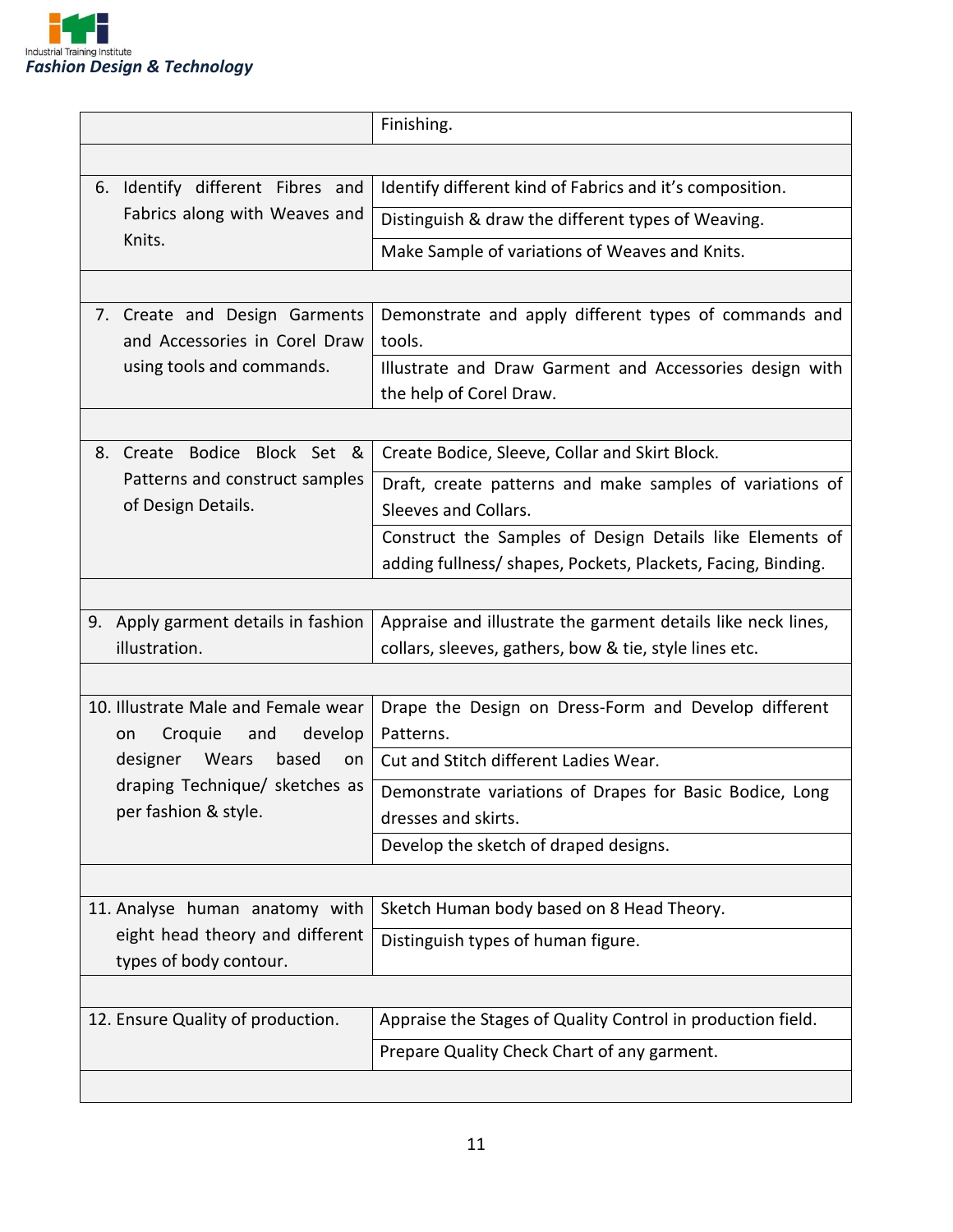

| 13. Analyse fashion merchandising,               | Prepare a Cost sheet, Spec. sheet & Tech-pack of            |  |  |
|--------------------------------------------------|-------------------------------------------------------------|--|--|
| fashion<br>Career<br>and<br>scope                | developed design.                                           |  |  |
| Prospect.                                        | Appraise latest trend following fashion shows,<br>fairs,    |  |  |
|                                                  | fashion trends etc.                                         |  |  |
|                                                  | Visit and analyze Production firms/houses and prepare       |  |  |
|                                                  | report.                                                     |  |  |
|                                                  |                                                             |  |  |
| Fashion<br>14. Create<br>Design<br>and           | Fashion<br>the<br>Appraise<br>connection<br>Garments<br>and |  |  |
| accessories as per latest trend.<br>Accessories. |                                                             |  |  |
|                                                  | Design and develop different fashion accessories.           |  |  |
|                                                  |                                                             |  |  |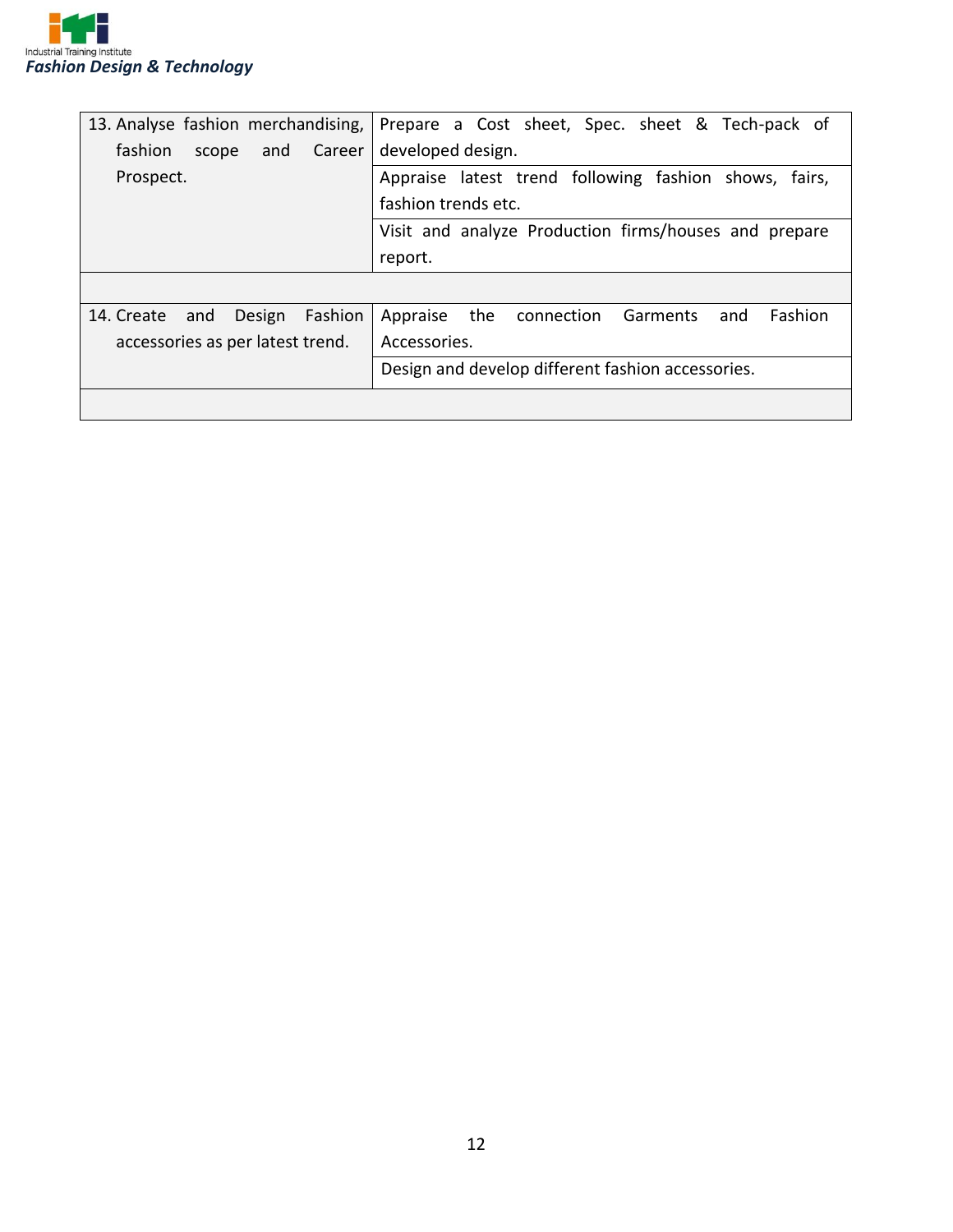

| <b>SYLLABUS FOR FASHION DESIGN &amp; TECHNOLOGY</b>                |                                                                                                         |                                                                                                                                                                                                                                                                                                                                                                                                       |                                                                                                                                                                                                                                                                                                                                                                                                                                                                                                                                                                                                                                                                                                                                                          |  |
|--------------------------------------------------------------------|---------------------------------------------------------------------------------------------------------|-------------------------------------------------------------------------------------------------------------------------------------------------------------------------------------------------------------------------------------------------------------------------------------------------------------------------------------------------------------------------------------------------------|----------------------------------------------------------------------------------------------------------------------------------------------------------------------------------------------------------------------------------------------------------------------------------------------------------------------------------------------------------------------------------------------------------------------------------------------------------------------------------------------------------------------------------------------------------------------------------------------------------------------------------------------------------------------------------------------------------------------------------------------------------|--|
| <b>DURATION: ONE YEAR</b>                                          |                                                                                                         |                                                                                                                                                                                                                                                                                                                                                                                                       |                                                                                                                                                                                                                                                                                                                                                                                                                                                                                                                                                                                                                                                                                                                                                          |  |
| <b>Duration</b>                                                    | <b>Reference Learning</b><br><b>Outcome</b>                                                             | <b>Professional Skills</b><br>(Trade Practical)<br><b>With Indicative Hours</b>                                                                                                                                                                                                                                                                                                                       | <b>Professional Knowledge</b><br>(Trade Theory)                                                                                                                                                                                                                                                                                                                                                                                                                                                                                                                                                                                                                                                                                                          |  |
| Professional<br>Skill 60Hrs;<br>Professional<br>Knowledge<br>12Hrs | Interpret<br>and<br>illustrateimportance<br>of Fashion designing<br>following<br>safety<br>precautions. | Identification of Tools<br>1.<br>&Equipments.(5 hrs.)<br>Familiarization<br>to<br>2.<br>Industrial model<br>Lock<br>stitch sewing machine.<br>(5 hrs.)<br>Basic parts, attachment<br>3.<br>and<br>their<br>Functions.<br>(15 hrs.)<br>4. Defects and remedies.<br>(10 hrs.)<br>Needles and threads.<br>5.<br>(10 hrs.)<br>6. Practice of sewing and<br>practical exercises<br>on<br>sewing. (15 hrs.) | Introduction<br>and<br>familiarization<br>with<br>the<br>institute.<br>Importance of safety<br>and<br>general precaution.<br>Safety precautions.<br>Introduction to work ethics,<br>Discipline.<br><b>ERGONOMICS</b><br><b>Tools &amp; Equipments</b><br>measuring<br>tools<br>and<br>Techniques<br>marking<br>tools<br>and<br>Techniques<br>cutting tools and Techniques<br>tools<br>pressing<br>and<br>Techniques<br>Introduction<br>sewing<br>to<br>machine & its components.<br>Basic part and attachment<br>and Their applications.<br>Classification<br>of<br>sewing<br>machine, cutting machines,<br>finishing equipments<br>and<br>and their applications.<br>Defects and remedies<br>Needles.<br>broken<br>Needle<br>Safe<br>disposable Policy. |  |
|                                                                    |                                                                                                         |                                                                                                                                                                                                                                                                                                                                                                                                       | Threads.<br>(12 Hrs)                                                                                                                                                                                                                                                                                                                                                                                                                                                                                                                                                                                                                                                                                                                                     |  |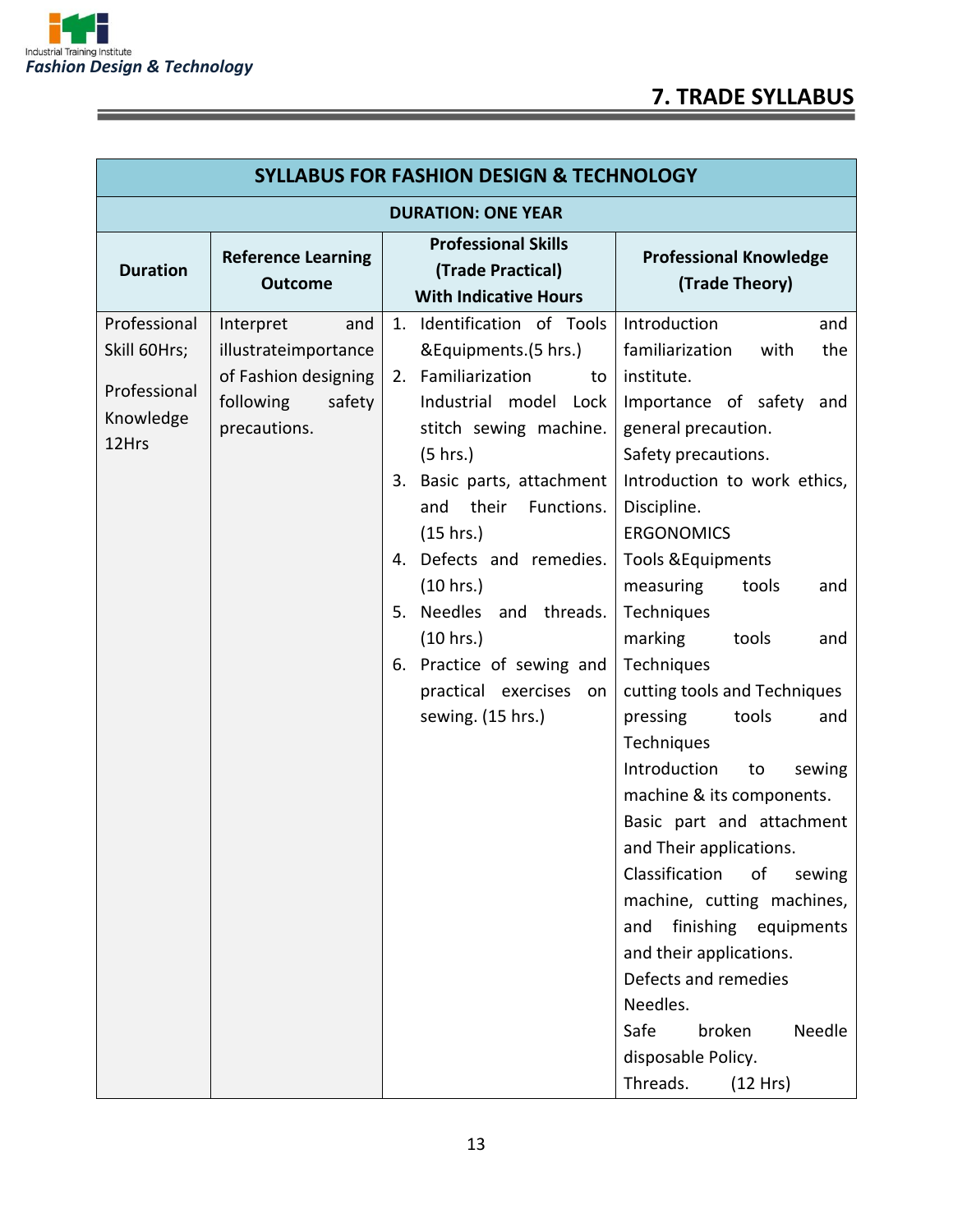

| Professional  | fashion<br>Sketch           | 7. Free Hand Sketching of       | Brief idea about drawing          |
|---------------|-----------------------------|---------------------------------|-----------------------------------|
| Skill 90 Hrs; | croquie of female           | Different Types of Line.        | tools<br>Techniques<br>and        |
|               | and                         | (10 hrs.)                       | materials                         |
| Professional  | Design<br>Garments with the |                                 |                                   |
| Knowledge     |                             | Line sketches in pencil &<br>8. | Elements of design. (06 Hrs)      |
| 18 Hrs        | help<br>of elements         | ink. (10 hrs.)                  |                                   |
|               | using principles of         | Geometric construction<br>9.    |                                   |
|               | design and colour           | dimensional<br>of<br>two        |                                   |
|               | scheme.                     | geometric shapes and            |                                   |
|               |                             | forms. (10 hrs.)                |                                   |
|               |                             | 10. Prepare<br>chart<br>only    | Introduction to elements and      |
|               |                             | (colour wheel, colour           | principles of design.             |
|               |                             | scheme, grey<br>scale,          | Fundamentals and basics of        |
|               |                             | and<br>shades,<br>Tints         | colour.                           |
|               |                             | gradation) (15 hrs.)            | Colour&colour Theories and        |
|               |                             | 11. Female croquie              | colour scheme.                    |
|               |                             | • Block figure                  | Understand<br>concepts<br>of      |
|               |                             | • Stick figure(15 hrs.)         | design textures, shapes and       |
|               |                             |                                 | forms.(06 Hrs)                    |
|               |                             | 12. Creation<br>Of<br>Designs   | Introduction to: Principles of    |
|               |                             | Elements<br>Using<br>and        | Design.(06 Hrs)                   |
|               |                             | principles Of Design in         |                                   |
|               |                             | terms of dress(through          |                                   |
|               |                             | sketching) (15 hrs.)            |                                   |
|               |                             | 13. Prepare<br>sheets<br>of     |                                   |
|               |                             | optical illusions repeat        |                                   |
|               |                             | pattern<br>and                  |                                   |
|               |                             | composition. (15 hrs.)          |                                   |
| Professional  | illustrate<br>Drape,        | 14. Drawing Texture.<br>(10)    | of<br>Selection<br><b>Dresses</b> |
| Skill 30Hrs;  | Fabric<br>rendering         | hrs.)                           | according to (age, occasion,      |
|               | drawing<br>and              | 15. Fabric rendering            | climate,<br>personality,<br>age   |
| Professional  | texture.                    | • Plain cotton                  | &sex).                            |
| Knowledge     |                             | • Chiffon                       | Age group relation to design      |
| 06 Hrs        |                             | • Mesh/net                      | various categories of men's       |
|               |                             | • Tissue                        | wear, women's wear, kids          |
|               |                             | • Brocade                       | wear                              |
|               |                             | • Denim                         | Made<br>Garments<br>Ready         |
|               |                             | • Corduroy                      | Industry                          |
|               |                             | Fabric<br>rendering             | Introduction.                     |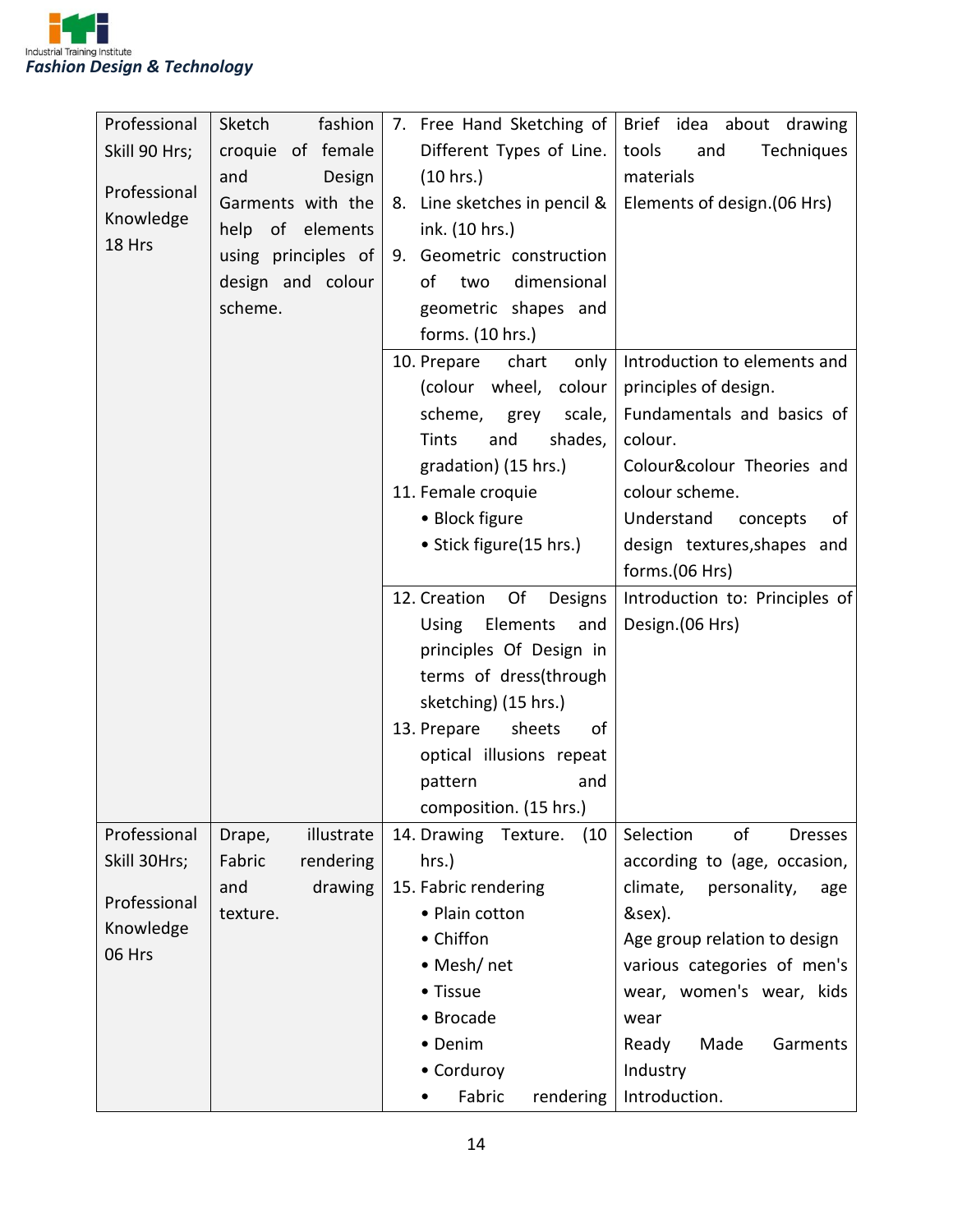

|                |                     | according to<br>weight,       | of<br><b>Basis</b><br>selection<br>of |
|----------------|---------------------|-------------------------------|---------------------------------------|
|                |                     | fall and opacity.             | readymade garmentMerits.              |
|                |                     | (20 hrs.)                     | Overview of garment mass              |
|                |                     |                               | Production Setup.                     |
|                |                     |                               | Precaution to be taken while          |
|                |                     |                               | working with different kinds          |
|                |                     |                               | of fabric.                            |
|                |                     |                               | Preparation<br>of<br>material         |
|                |                     |                               | before cutting, Draping of            |
|                |                     |                               | Garment.(06 Hrs)                      |
| Professional   | surface<br>Apply    | 16. Developing Motifs for     | Motifs (enlargement<br>and            |
| Skill 90Hrs;   | ornamentation with  | Traditional<br>various        | reduction).                           |
|                | embroidery.         | Embroideries.                 | Sources<br>of<br>design               |
| Professional   |                     | (10 hrs.)                     | inspiration&                          |
| Knowledge      |                     | 17. Contemporarisation<br>of  | conceptualization<br>optical          |
| 18Hrs          |                     | Traditional<br>Various        | illusion, silhouette.                 |
|                |                     | Motifs.(10 hrs.)              | Introduction<br>Hand<br>To            |
|                |                     | 18. Introduction to<br>Basic  | Stitching.                            |
|                |                     | hand<br>Machine<br>and        | Introduction to<br>decorative         |
|                |                     | stitches<br>(Sample           | stitches -                            |
|                |                     | Making).(15 hrs.)             | <b>Flat Stitches</b>                  |
|                |                     | 19. Temporary stitches.       | Looped stitches                       |
|                |                     | (10 hrs.)                     | Knotted stitches                      |
|                |                     | 20. Permanent stitches.       | Crossed stitches                      |
|                |                     | (15 hrs.)                     | Introduction<br>To<br>Seams           |
|                |                     | 21. Decorative<br>stitches(in | &Seam Finishes.                       |
|                |                     | context                       | to $(18Hrs)$                          |
|                |                     | contemporary stitches)        |                                       |
|                |                     | <b>Flat Stitches</b>          |                                       |
|                |                     | Looped stitches               |                                       |
|                |                     | Knotted stitches              |                                       |
|                |                     | Crossed stitches              |                                       |
|                |                     | Seams                         |                                       |
|                |                     | Seam finishes.(30 hrs.)       |                                       |
| Professional   | Perform<br>basic    | 22. Apply<br>Fullness(Sample  | Introducing Fullness-                 |
| Skill 120 Hrs; | Stitches, Seams and | Making)                       | Darts                                 |
|                | Edge finishes with  | Darts                         | Pleats                                |
|                | operation of Sewing | Pleats                        | <b>Tucks</b>                          |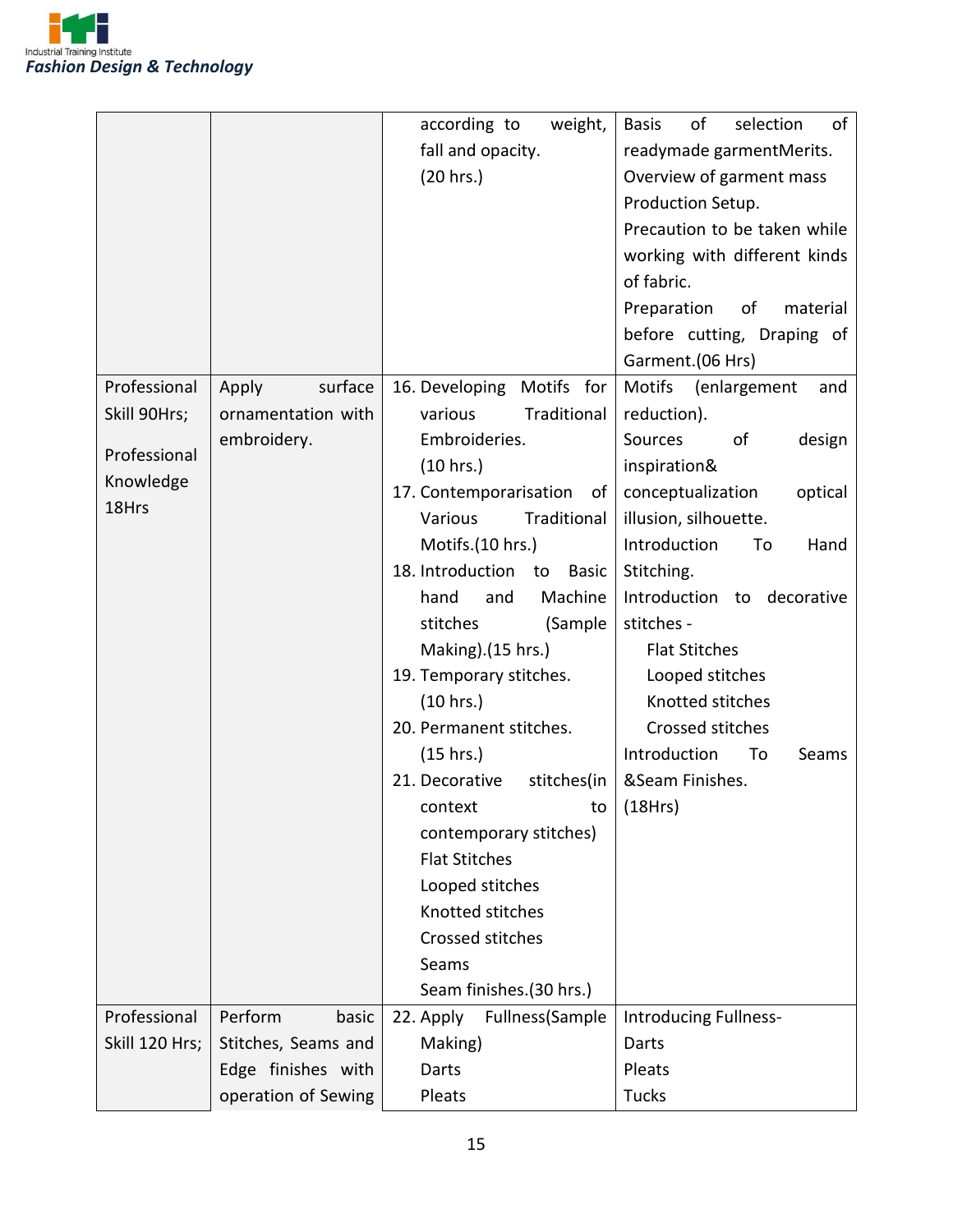

| Professional | machine. | <b>Tucks</b>               | Gathers & Shirrs                     |
|--------------|----------|----------------------------|--------------------------------------|
| Knowledge    |          | Gathers & Shirrs           | Frills                               |
| 24Hrs        |          | Frills                     | Godets                               |
|              |          | Godets<br>(25 hrs.)        | Introduction to -                    |
|              |          | 23. Sample Making of:      | Plackets & Openings                  |
|              |          | Plackets & Openings        | Pockets                              |
|              |          | Pockets                    | Facing                               |
|              |          | Facing                     | Binding.                             |
|              |          | Binding(25 hrs.)           | Introduction to                      |
|              |          | 24. Making<br>draft<br>and | measurement.                         |
|              |          | samples of                 | ISI Standards of                     |
|              |          | Sleeves:                   | measurements                         |
|              |          | Plain                      | Relationship<br>of<br>sizes          |
|              |          | Raglan                     | &measurements methods of             |
|              |          | Magyar                     | measuring body and dress             |
|              |          | Puff                       | form                                 |
|              |          | Bell                       | Measurement charts.                  |
|              |          | Leg o' mutton              | Introduction<br>to<br>paper          |
|              |          | Bishop                     | pattern                              |
|              |          | Petal                      | Definition.                          |
|              |          | Circular                   | Types- Flat<br>Pattern<br>and        |
|              |          | <b>Batwing</b>             | Draped pattern.                      |
|              |          | Kimono                     | Importance                           |
|              |          | Collars:                   | Consideration while making           |
|              |          | Peter pan                  | paper pattern.                       |
|              |          | Shirt                      | Introduction to Bodice Block.        |
|              |          | <b>Stand or Chinese</b>    | Introduction to sleeve block.        |
|              |          | Swinging                   | Introduction to collar.              |
|              |          | Roll                       | Introduction to skirt block.         |
|              |          | Shawl                      | Introduction<br>To<br><b>Draping</b> |
|              |          | Sailor                     | method for apparel Design.           |
|              |          | Tie stand (20 hrs.)        |                                      |
|              |          | 25. Sample<br>Making<br>of | Theoretical Introduction to:         |
|              |          | Fasteners:                 | Fasteners                            |
|              |          | <b>Buttonholes</b>         | Trimmings                            |
|              |          | <b>Buttons</b>             | Hems                                 |
|              |          | Frogs                      | <b>Necklines</b>                     |
|              |          | Snaps                      | Edge finishing                       |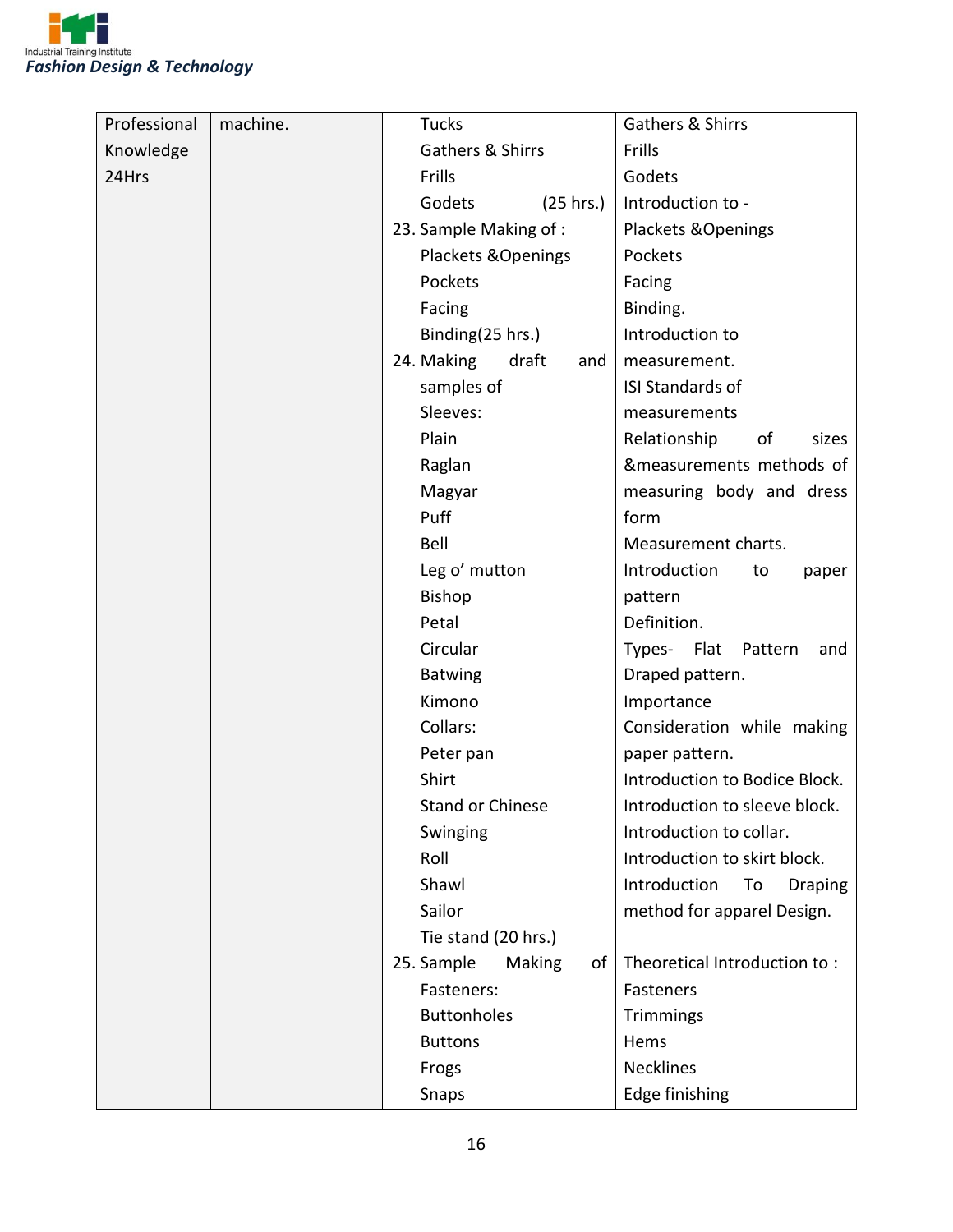

|              |                       | <b>Zippers</b>             | Hems.(24Hrs)                    |
|--------------|-----------------------|----------------------------|---------------------------------|
|              |                       | Hooks and Eyes             |                                 |
|              |                       | Velcro                     |                                 |
|              |                       | Sample<br>of<br>making     |                                 |
|              |                       | Trimmings. (25 hrs.)       |                                 |
|              |                       | 26. Sample<br>of<br>making |                                 |
|              |                       | neckline<br>finishes.      |                                 |
|              |                       | Sample<br>making<br>of     |                                 |
|              |                       | Hems. (25 hrs.)            |                                 |
| Professional | Identify<br>different | 27. Samples of Weaving     | Textile fabric,                 |
| Skill 60Hrs; | Fibres and Fabrics    | Plain weave                | Meaning and definition of       |
|              | along with Weaves     | Twill weave                | textile fibres.                 |
| Professional | and Knits.            | Satan weave                | Classification<br>fibres-<br>of |
| Knowledge    |                       | Basket weave               | fibre,<br>natural<br>manmade    |
| 12Hrs        |                       | Sateen weave               | fibres.                         |
|              |                       | Rib weave                  | Characteristics/ properties of  |
|              |                       | Honey comb                 | above mentioned fibres.         |
|              |                       | knitting Samples           | Identification<br>of<br>textile |
|              |                       | Warp Knits and Weft        | fibresyarn construction.        |
|              |                       | Knits (30 hrs.)            | Elementary processing<br>of     |
|              |                       |                            | different types of fibre to     |
|              |                       |                            | yarn.                           |
|              |                       |                            | Characteristic of yarn.         |
|              |                       |                            | twist                           |
|              |                       |                            | Sizecount<br>and<br>count       |
|              |                       |                            | measuring system.               |
|              |                       |                            | Types of yarn-                  |
|              |                       |                            | Simple                          |
|              |                       |                            | Complex                         |
|              |                       |                            | Fabric manufacturing            |
|              |                       |                            | Yarn preparation.               |
|              |                       |                            | Elementary weaving theory       |
|              |                       |                            | Fabric<br>structure-Woven,      |
|              |                       |                            | Knitted and non-woven.          |
|              |                       |                            | Introduction<br>Dyeing<br>to    |
|              |                       |                            | &Printing.                      |
|              |                       |                            | Introduction to knitting.       |
|              |                       |                            | Types of Knitted Fabric used    |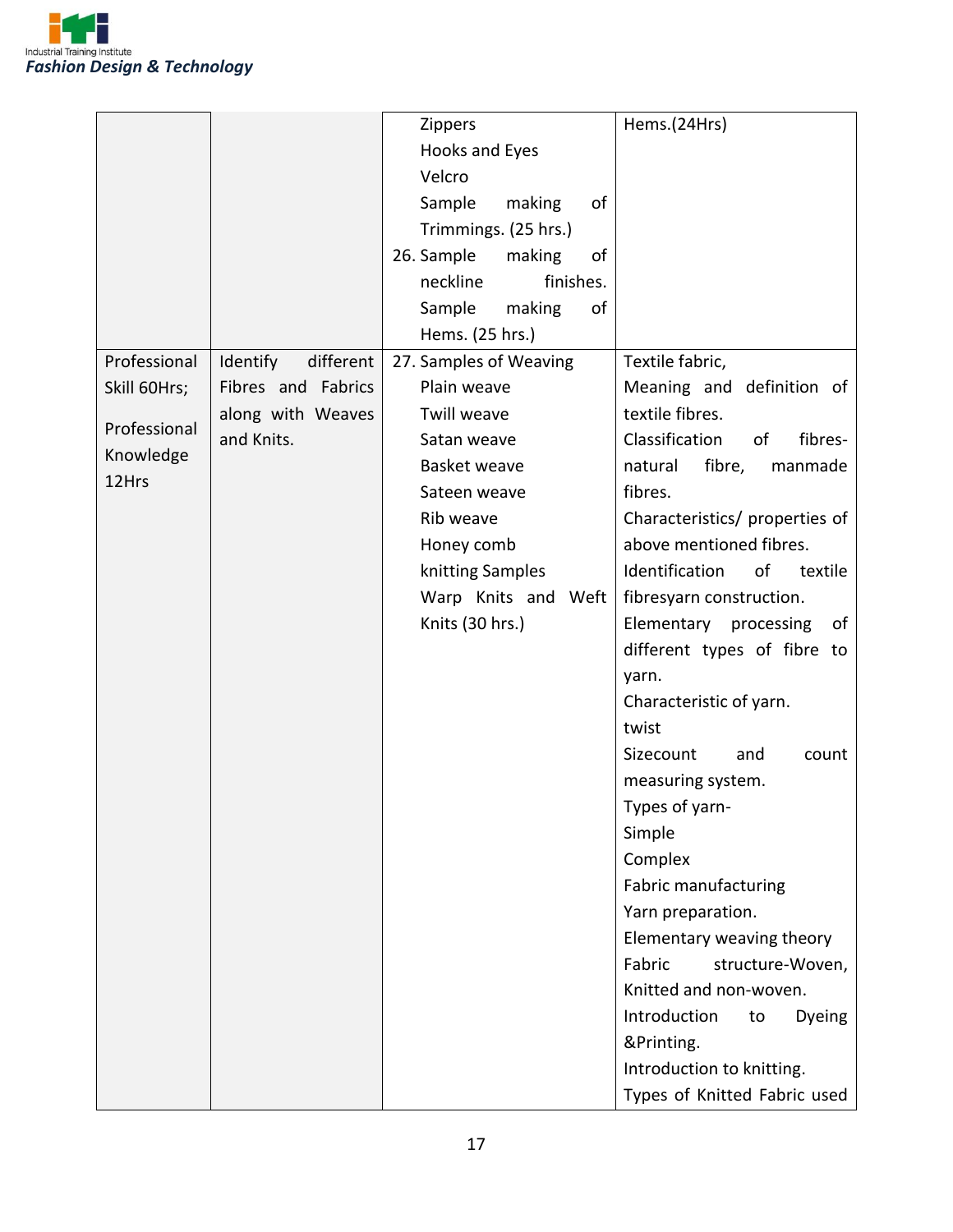

|                    |                      |                               | in garment industry.                     |
|--------------------|----------------------|-------------------------------|------------------------------------------|
|                    |                      |                               | Finishes.                                |
|                    |                      |                               | Mechanical.                              |
|                    |                      |                               | Chemical.(06Hrs)                         |
|                    |                      | 28. Prepare sample file and   | Introduction<br>and                      |
|                    |                      | survey report<br>a<br>on      | identification<br><b>Different</b><br>of |
|                    |                      | different type of :-          | type of:                                 |
|                    |                      | cotton fabric                 | Cotton fabric                            |
|                    |                      | Synthetic                     |                                          |
|                    |                      | Woolen                        | Synthetic<br>Woolen                      |
|                    |                      |                               | Sheer                                    |
|                    |                      | Worsted<br>Sheer              |                                          |
|                    |                      |                               | Silk                                     |
|                    |                      | Silk                          | Linen                                    |
|                    |                      | Linen                         | Pile fabrics                             |
|                    |                      | Pile fabrics                  | Laces                                    |
|                    |                      | Laces                         | <b>Buttons</b>                           |
|                    |                      | <b>Buttons</b>                | <b>Braids</b>                            |
|                    |                      | <b>Braids</b>                 | Cords                                    |
|                    |                      | Cords                         | Fusings, etc. (06 Hrs)                   |
|                    |                      | Fusings, etc. (30 hrs.)       |                                          |
| Professional       | Create and Design    | 29. Introduction<br>and       | Introduction and importance              |
| Skill 30Hrs;       | Garments<br>and      | designing through Corel       | of<br>designing<br>through               |
| Professional       | Accessories in Corel | Draw.(10 hrs.)                | computers.                               |
| Knowledge          | Draw using tools     | 30. Practice on Tools.(10     | Use of Corel Draw in Design              |
| 06 Hrs             | and commands.        | hrs.)                         | creation.                                |
|                    |                      | 31. Working with Shapes       | Tools.                                   |
|                    |                      | (10 hrs.)                     | Working with<br>Shapes.(06               |
|                    |                      |                               | Hrs)                                     |
| Professional       | Create Bodice Block  | 32. Working with<br>special   | Working with special effects :           |
| Skill 60Hrs;       | Set & Patterns and   | effects. (12 hrs.)            | <b>Creating Fabric Designs</b>           |
| Professional       | construct<br>samples | 33. Creating Fabric Designs.  | <b>Creating Croquie</b>                  |
|                    | of Design Details.   | (12 hrs.)                     | Rendering & Draping                      |
| Knowledge<br>12Hrs |                      | Croquie.(12<br>34. Creating   | Accessories Designing.                   |
|                    |                      | hrs.)                         | (12 Hrs)                                 |
|                    |                      | 35. Rendering & Draping.      |                                          |
|                    |                      | (12 hrs.)                     |                                          |
|                    |                      | 36. Accessories<br>Designing. |                                          |
|                    |                      | (12 hrs.)                     |                                          |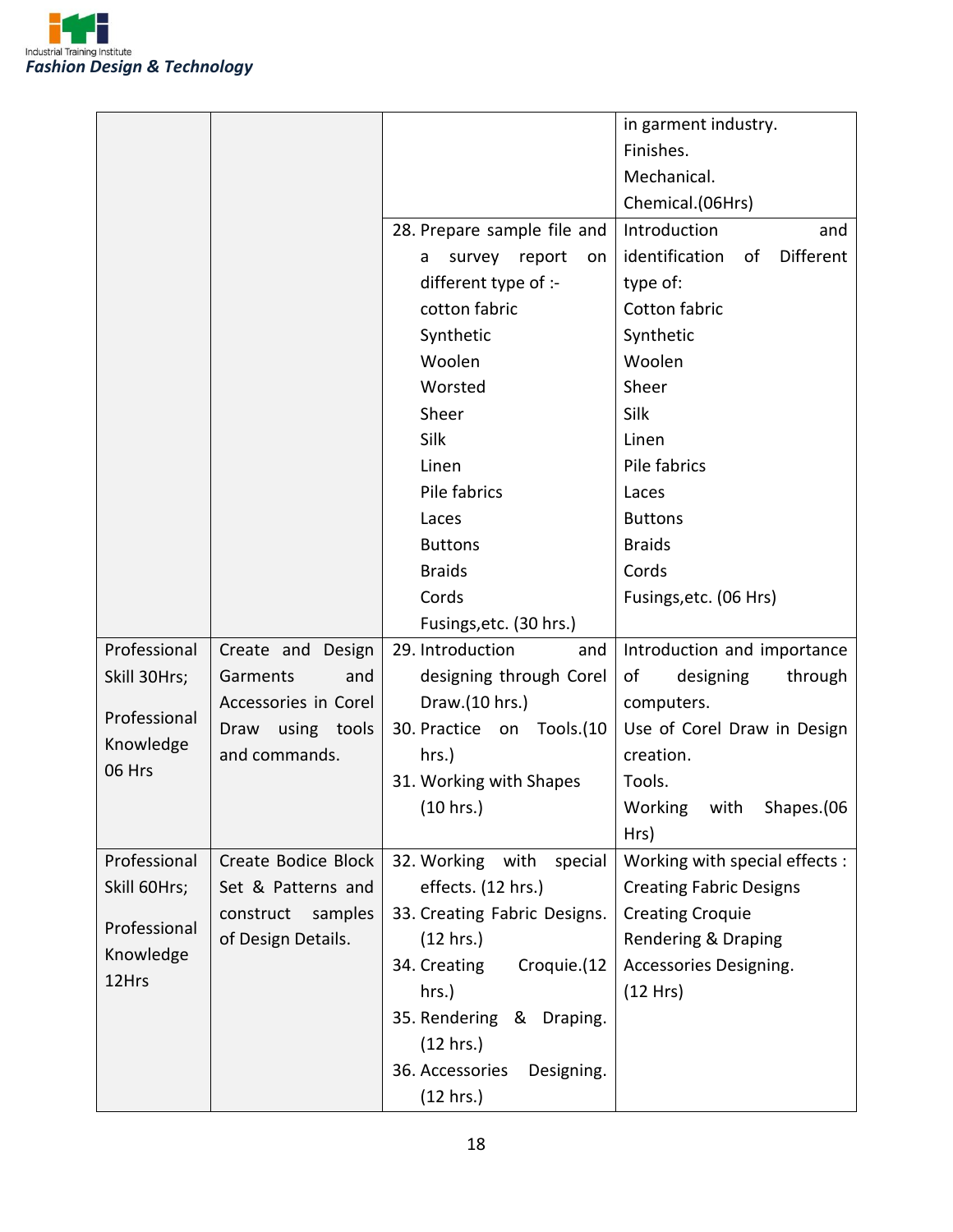

| Professional  | Apply<br>garment         | 37. Sketching of               | Rendering of different type        |
|---------------|--------------------------|--------------------------------|------------------------------------|
| Skill 60Hrs;  | details<br>fashion<br>in | <b>Necklines</b><br>a.         | of fabric-                         |
|               | illustration.            | Collars<br>b.                  | Plain                              |
| Professional  |                          | Sleeves<br>c.                  | Checks                             |
| Knowledge     |                          | Yokes<br>d.                    | Dotted                             |
| 12Hrs         |                          | Gathers<br>e.                  | Printed                            |
|               |                          | f.<br>pleats                   | Stripped                           |
|               |                          | Bows and ties<br>g.            | Textured(12 Hrs)                   |
|               |                          | Caps and hats<br>h.            |                                    |
|               |                          | Pockets<br>i.                  |                                    |
|               |                          | cascades<br>j.                 |                                    |
|               |                          | <b>Belts</b><br>k.             |                                    |
|               |                          | Style lines (60 hrs.)<br>I.    |                                    |
| Professional  | Illustrate Male and      | 38. Female Croquie (10.5-      | <b>FASHION Drawings-</b>           |
| Skill 240Hrs; | Female<br>wear<br>on     | 12.5), front, 3/4 half,        | <b>Block Figure</b>                |
|               | Croquie<br>and           | back view                      | <b>Stick Figure</b>                |
| Professional  | develop<br>designer      | Male Croquie                   | Fleshing out                       |
| Knowledge     | Wears<br>based<br>on     | •Casual wear                   | (18 Hrs)                           |
| 48 Hrs        | draping Technique/       | •Formal wear(90 hrs.)          |                                    |
|               | sketches<br>as<br>per    | 39. Draping on dress form:     | Draping-                           |
|               | fashion & style.         | Ladies wear-                   | Principles of draping              |
|               |                          | Long Dresses                   | <b>Methods of Draping</b>          |
|               |                          | <b>Basic Bodice</b>            | <b>Draping Techniques</b>          |
|               |                          | Basic Skirts, (30 hrs.)        | Contour Draping(06 Hrs)            |
|               |                          |                                |                                    |
|               |                          | 40. Drape<br>and<br>draw       | Drape and draw 5 sketches          |
|               |                          | sketches<br>of<br>indo-        | of indo-western ladies wear        |
|               |                          | western ladies wear as         | as per Fashion and style.          |
|               |                          | Fashion<br>per<br>and          | Wardrobe planning.                 |
|               |                          | style.(60 hrs.)                | How to select and wear the         |
|               |                          | 41. Drape<br>and<br>draw<br>in | dress?                             |
|               |                          | different medium<br>(10)       | How to select colour and           |
|               |                          | Sketches From each no.)        | pattern?                           |
|               |                          | • sketches gents wear          | To develop good taste in           |
|               |                          | •casual wear                   | clothes?                           |
|               |                          | • sports wear                  | <b>Dressing</b><br>according<br>to |
|               |                          | • office wear(30 hrs.)         | personality?                       |
|               |                          |                                | Fashion and style?(24Hrs)          |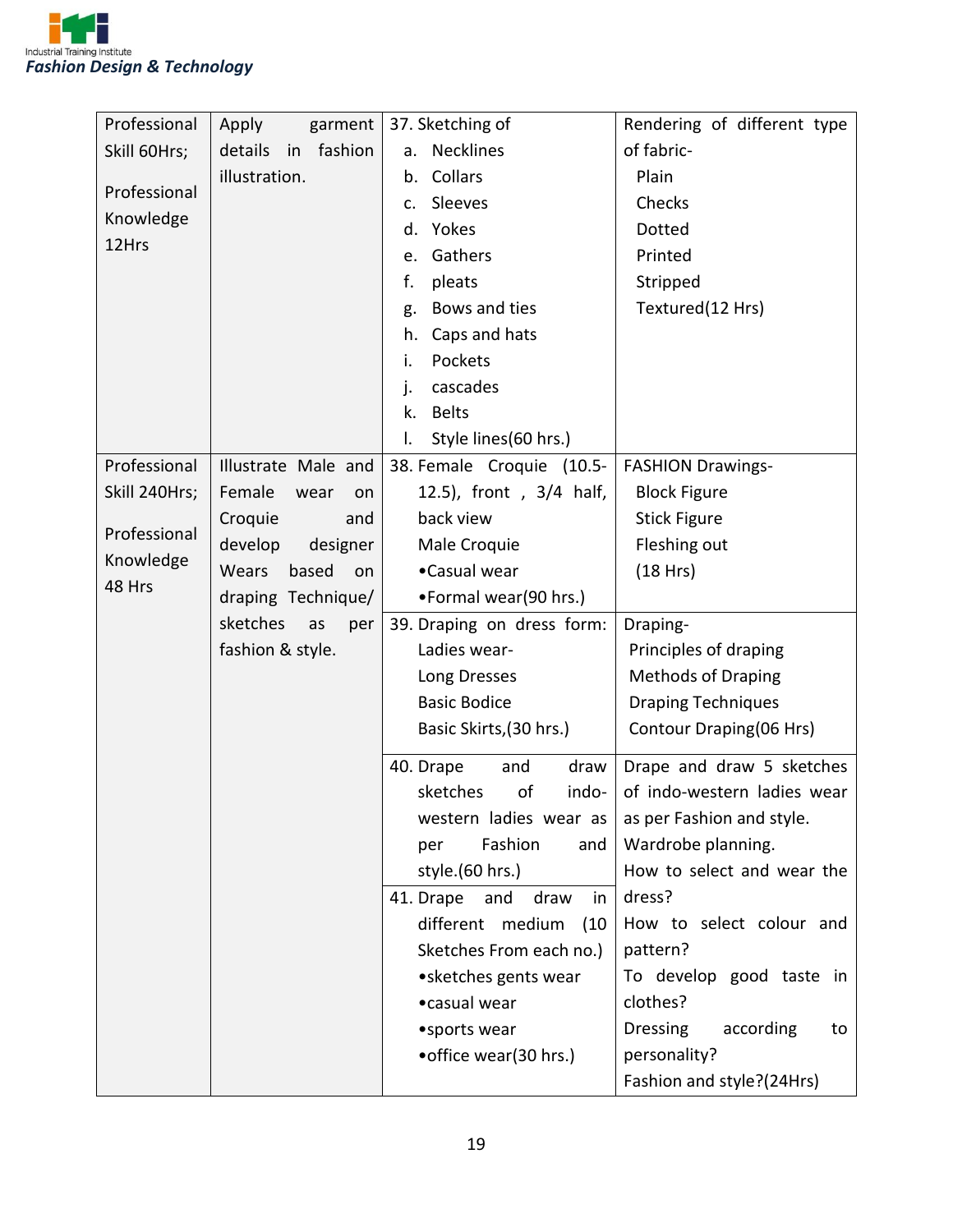

|              |                    | 42. Ready<br>To<br>Wear        |                                |
|--------------|--------------------|--------------------------------|--------------------------------|
|              |                    | Collection                     |                                |
|              |                    | Replication                    |                                |
|              |                    | Variations                     |                                |
|              |                    | Creation                       |                                |
|              |                    |                                |                                |
|              |                    | Construction(30 hrs.)          |                                |
| Professional | human<br>Analyse   | 43. Cutting, stitching<br>and  | Anatomy (in brief).            |
| Skill 90Hrs; | anatomy with Eight | finishing of frock.            | Joints and muscles.            |
| Professional | Head theory and    | (15 hrs.)                      | Growth and development.        |
| Knowledge    | different types of | 44. Cutting<br>stitching       | Eight head theory.             |
| 18 Hrs       | body contour.      | &finishing of night suit.      | Types of human figure.         |
|              |                    | (15 hrs.)                      | Introduction<br>To<br>Kids     |
|              |                    | 45. Practice of developing     | Pattern, (Drafting,<br>pattern |
|              |                    | from<br>dress<br>pattern       | making, estimation,<br>and     |
|              |                    | Draping Technique. (15         | layout of the garments).       |
|              |                    | hrs.)                          | Child Bodice block and sleeve  |
|              |                    | 46. Basic Bodies (dart and     | block with size variation      |
|              |                    | princess line) (15 hrs.)       | Skirt Block (Children)         |
|              |                    | 47. Basic Skirt (Straight and  | Drafting Frock, night suit.    |
|              |                    | circular) (15 hrs.)            | (18 Hrs)                       |
|              |                    | 48. Drafting of ladies block   |                                |
|              |                    | (bodice<br>pattern<br>set      |                                |
|              |                    | sleeve, skirt and trouser)     |                                |
|              |                    | (15 hrs.)                      |                                |
| Professional | Ensure the Quality | 49. Introduction to Quality    | Care and storage wash care     |
| Skill 60Hrs; | of production.     | assurance. (8 hrs.)            | symbols.                       |
|              |                    | 50. Quality Management.        | Introduction to Quality        |
| Professional |                    |                                |                                |
| Knowledge    |                    | (8 hrs.)<br>51. Textile        | quality<br>control<br>and      |
| 12Hrs        |                    | <b>Testing</b><br>and          | assurance.                     |
|              |                    | product.<br>$(8 \text{ hrs.})$ | Stain removal.                 |
|              |                    | 52. Evaluation. (8 hrs.)       | Immediate repairing.           |
|              |                    | 53. Quality Inspection.        | (12 Hrs)                       |
|              |                    | (8 hrs.)                       |                                |
|              |                    | 54. Care<br>Labelling<br>of    |                                |
|              |                    | (10 hrs.)<br>apparels.         |                                |
|              |                    | 55. Checking of garment        |                                |
|              |                    | with<br>respect<br>to          |                                |
|              |                    | and<br>measurement             |                                |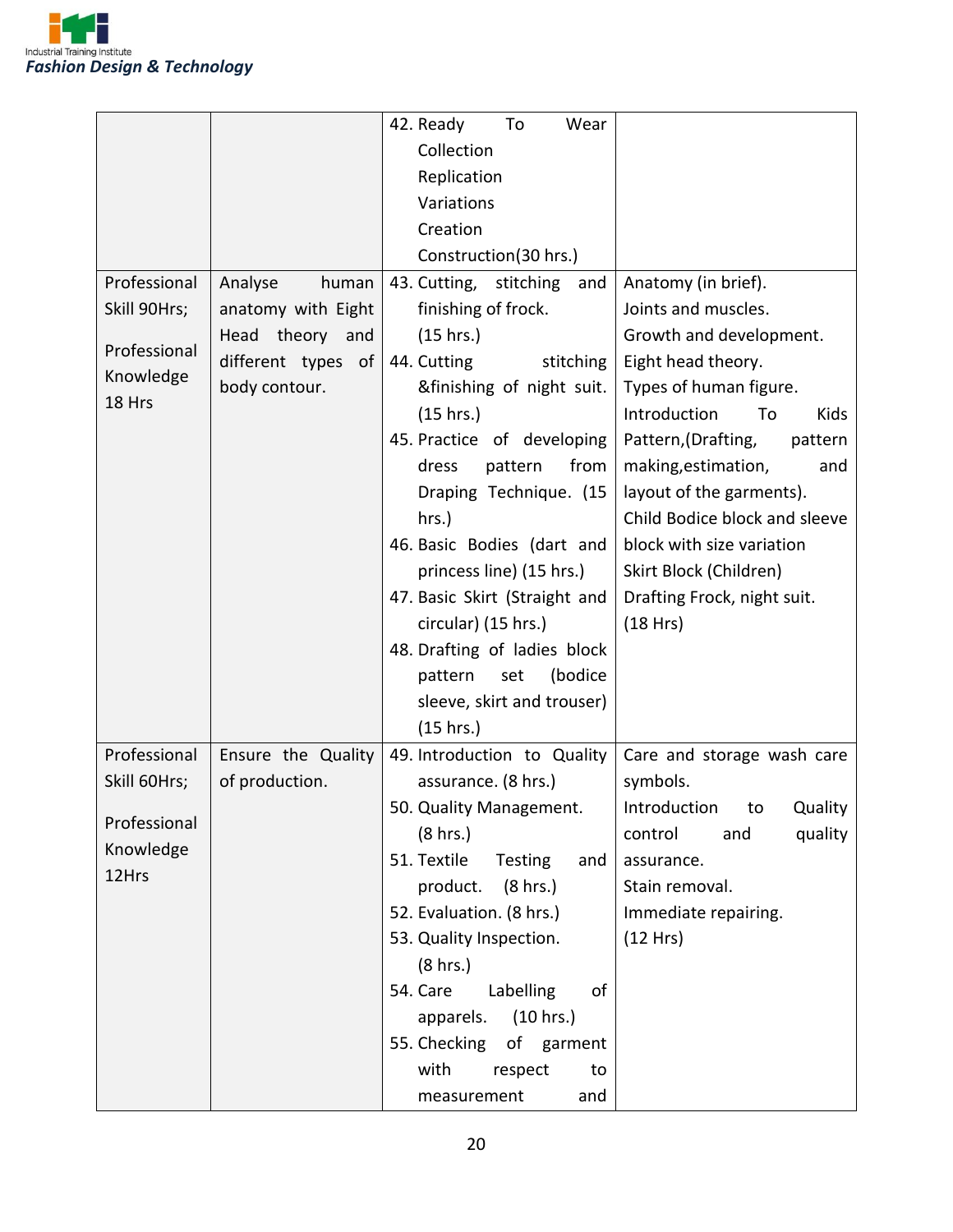

|               |                      | stitching. (10 hrs.)       |                               |
|---------------|----------------------|----------------------------|-------------------------------|
| Professional  | fashion<br>Analyse   | 56. Preparation<br>and     | Career in fashion.            |
| Skill 150Hrs; | merchandising,       | designing of Tech pack     | Fashion designer.             |
|               | fashion scope and    | Cost sheet.                | Auxiliary Service in Fashion  |
| Professional  | Career Prospect.     | (60 hrs.)                  | Design.                       |
| Knowledge     |                      |                            | Fashion Design Technician.    |
| 30Hrs         |                      |                            | Education.                    |
|               |                      |                            | Industry.                     |
|               |                      |                            | Meaning<br>of<br>and<br>scope |
|               |                      |                            | business                      |
|               |                      |                            | Introduction<br>Fashion<br>to |
|               |                      |                            | merchandising.(12 Hrs)        |
|               |                      | 57. Assignment<br>Report   | Brief knowledge of fashion    |
|               |                      | based on:                  | trend, trade fairs, fashion   |
|               |                      | fashion trend              | boutique, garment<br>show,    |
|               |                      | trade fairs,               | production unit               |
|               |                      | fashion show,              | Study of fashion Fraternity.  |
|               |                      | boutique,                  | Leading Fashion Designers.    |
|               |                      | Garment<br>production      | Textile Designers.(18 Hrs)    |
|               |                      | unit.                      |                               |
|               |                      | Retail<br>Apparel          |                               |
|               |                      | Channels.(90 hrs.)         |                               |
| Professional  | Create and Design    | 58. Design and creating of | Introduction to trims and     |
| Skill 60Hrs;  | Fashion accessories  | fashion accessories        | fashion<br>accessories<br>for |
| Professional  | as per latest trend. | <b>Head Gears</b>          | industry.                     |
| Knowledge     |                      | Scarf                      | Fashion accessories-          |
| 12Hrs         |                      | <b>Fashion Jewellery</b>   | <b>Head Gears</b>             |
|               |                      | Tie and Bow                | Scarf                         |
|               |                      | <b>Belts</b>               | Fashion Jewellery             |
|               |                      | <b>BowsBag and Purses</b>  | Tie and Bow                   |
|               |                      | Hand Gloves.(60 hrs.)      | <b>Belts</b>                  |
|               |                      |                            | <b>BowsBag and Purses</b>     |
|               |                      |                            | Hand Gloves.(12 Hrs)          |
| Project work: |                      |                            |                               |

As per latest trend based on Indo western Design -

Development client, material, latest trend research and exploration with one theme.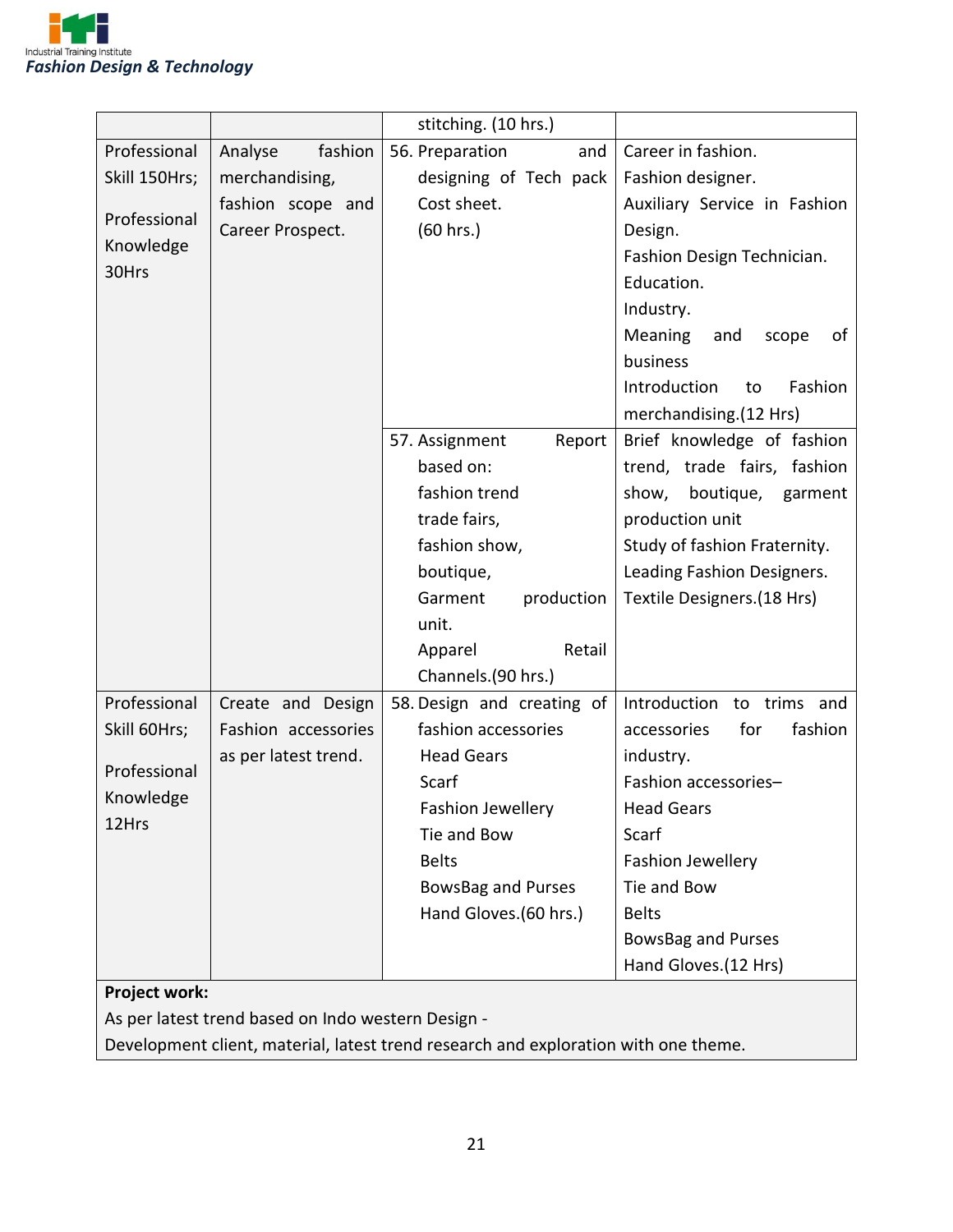

#### **SYLLABUS FOR CORE SKILLS**

1. Employability Skills ( Common for all CTS trades) (160Hrs )

Learning outcomes, assessment criteria, syllabus and Tool List of Core Skills subjects which is common for a group of trades, provided separately inwww.bharatskills.gov.in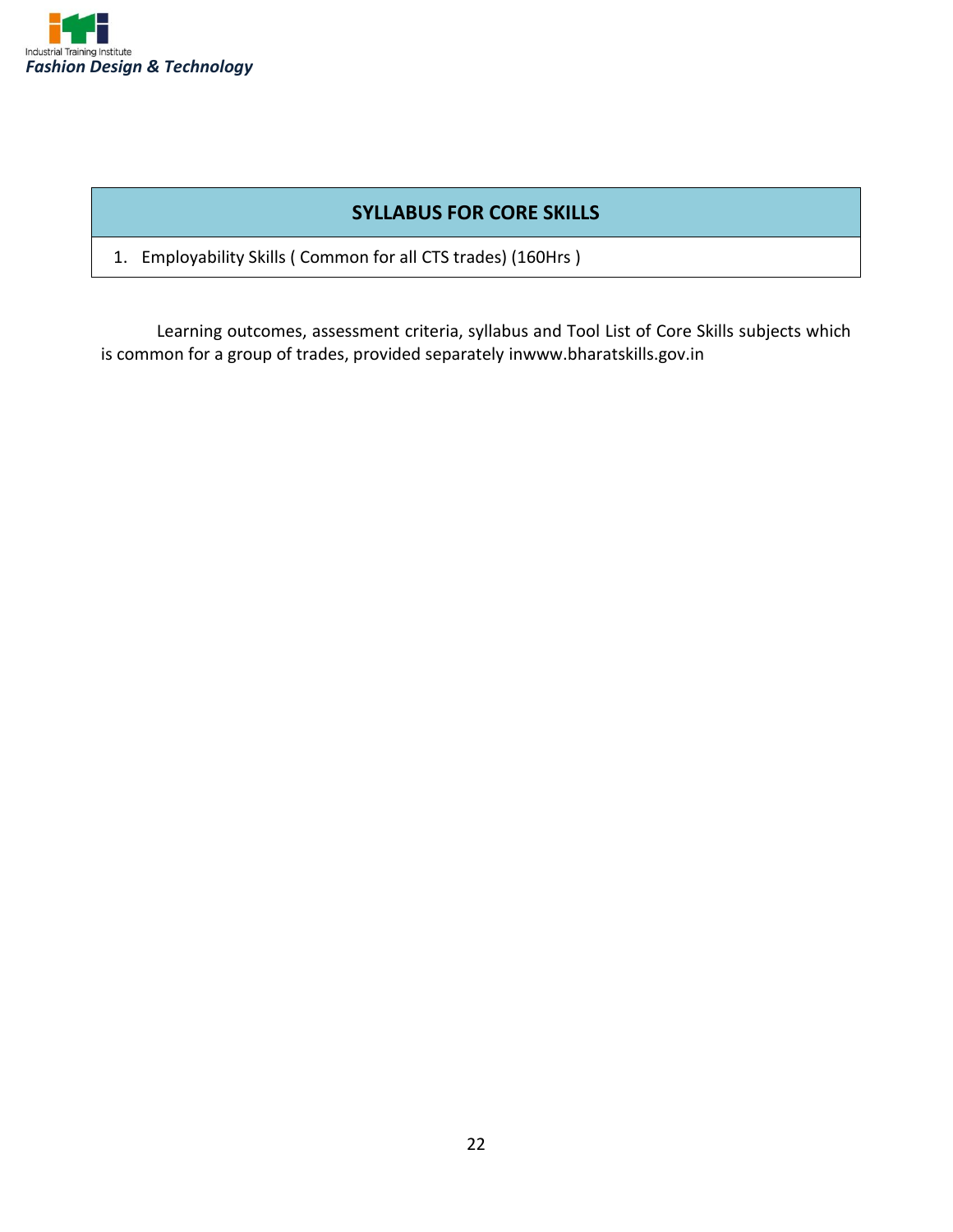

Ξ

## **ANNEXURE-I**

| <b>List of Tools &amp; Equipment</b> |                                                       |                                                                     |             |
|--------------------------------------|-------------------------------------------------------|---------------------------------------------------------------------|-------------|
|                                      |                                                       | <b>FASHION DESIGN &amp; TECHNOLOGY (For batch of 20 candidates)</b> |             |
| S No.                                | Name of the Tool & Equipment                          | <b>Specification</b>                                                | Quantity    |
|                                      | A. SKETCHING LABORATORY                               |                                                                     |             |
| 1.                                   | <b>Drawing Table</b>                                  | With adjustable top. Desk having<br>facility of keeping tools       | $20+1$ Nos. |
| 2.                                   | Revolving Chair                                       | back<br>with<br>adjustable<br>height<br>&<br>support                | $20+1$ Nos. |
| 3.                                   | Faculty Table & Chair set                             |                                                                     | 1 No.       |
| 4.                                   | <b>Storage Almirah</b>                                |                                                                     | 1 No.       |
| 5.                                   | Adjustable Set square                                 |                                                                     | $20+1$ Nos. |
| 6.                                   | White Magnetic Board with Felt<br>board & accessories |                                                                     | 1 No.       |
| 7.                                   | Conditioner<br>with<br>Air<br>unit<br>Stabilizer      |                                                                     | As required |
| 8.                                   | Display board                                         |                                                                     | 4 Nos.      |
| 9.                                   | Dress forms (dummies)                                 | Children<br>Ladies<br>Gents                                         | 2 Nos. each |
| 10.                                  | Tracing table                                         |                                                                     | 2 Nos.      |
| 11.                                  | Mannenquins:<br>Childrens, Ladies, Gents              |                                                                     | 2 Nos. each |
|                                      | <b>B. THEORY ROOM</b>                                 |                                                                     |             |
| 12.                                  | Single desks for trainees                             | With arrangements of keeping<br>Books etc.                          | 20 Nos.     |
| 13.                                  | Revolving Chairs without arms                         |                                                                     | 20 Nos.     |
| 14.                                  | Faculty Table & Chair set                             |                                                                     | 1 No.       |
| 15.                                  | Computer set with UPS &<br>multimedia projector       |                                                                     | 1 No.       |
| 16.                                  | White Magnetic Board with Felt                        |                                                                     | 1 No.       |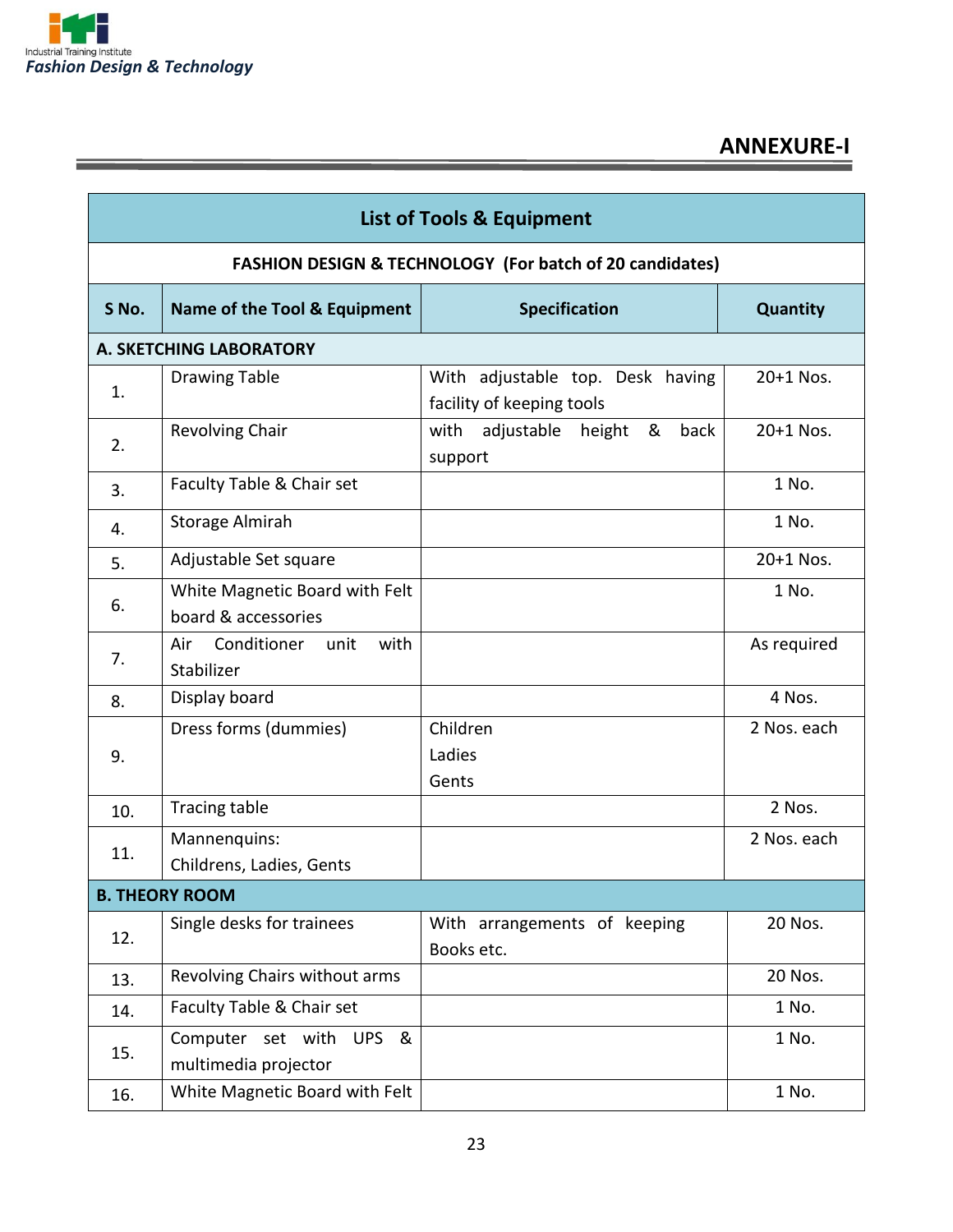

|     | board & accessories                                                                                             |                         |             |
|-----|-----------------------------------------------------------------------------------------------------------------|-------------------------|-------------|
| 17. | Display Board                                                                                                   |                         | 2 No.       |
| 18. | Storage Almirah                                                                                                 |                         | 1 No.       |
| 19. | <b>Book Shelf</b>                                                                                               |                         | 1 No.       |
| 20. | A/C<br>unit<br>split<br>with<br>type<br>Stabilizer                                                              |                         | As required |
|     | C. DRAFTING/CUTTING / SEWING ROOM TOOLS & EQUIPMENT                                                             |                         |             |
| 21. | <b>Scissors</b>                                                                                                 | 25 cm                   | 20+1 Nos.   |
| 22. | <b>Pinking Shears</b>                                                                                           |                         | 5 Nos.      |
| 23. | <b>Tailors Square</b>                                                                                           |                         | 20+1 Nos.   |
| 24. | Leg Shaper                                                                                                      |                         | 20+1 Nos.   |
| 25. | <b>Garment Hangers</b>                                                                                          |                         | 20+1 Nos.   |
| 26. | <b>Screw Driver Set</b>                                                                                         |                         | 4 Nos.      |
| 27. | Table Sharpener                                                                                                 |                         | 4 Nos.      |
| 28. | <b>Pressing Table</b>                                                                                           |                         | 5 Nos.      |
| 29. | Blanket for padding of Pressing<br>Table                                                                        |                         | 5 Nos.      |
| 30. | Rubber mat                                                                                                      | Size as per requirement | 5 Nos.      |
| 31. | Sprayer                                                                                                         |                         | 5 Nos.      |
| 32. | Waste Bin                                                                                                       | Big / Small             | 10 Nos.     |
| 33. | Pattern Punch                                                                                                   |                         | 5 Nos.      |
| 34. | Pattern Notcher                                                                                                 |                         | 5 Nos.      |
| 35. | Pattern Hanging Stand                                                                                           |                         | 4 Nos.      |
| 36. | Water Tub                                                                                                       | 60 cm dia.              | 1 No.       |
| 37. | Stand for hanging dresses                                                                                       |                         | 5 Nos.      |
| 38. | Trial room with 3 side mirrors<br>of size 150 cm X 60 cm each<br>with arrangements of hanging<br><b>Dresses</b> |                         | 1 No.       |
| 39. | Electric Automatic steam press                                                                                  |                         | 5 Nos.      |
| 40. | Sewing Machine - Single Needle<br>Lock stitch Industrial model                                                  |                         | 20+1 Nos.   |
| 41. | Over Lock Machine                                                                                               | 3 Thread                | 1 No.       |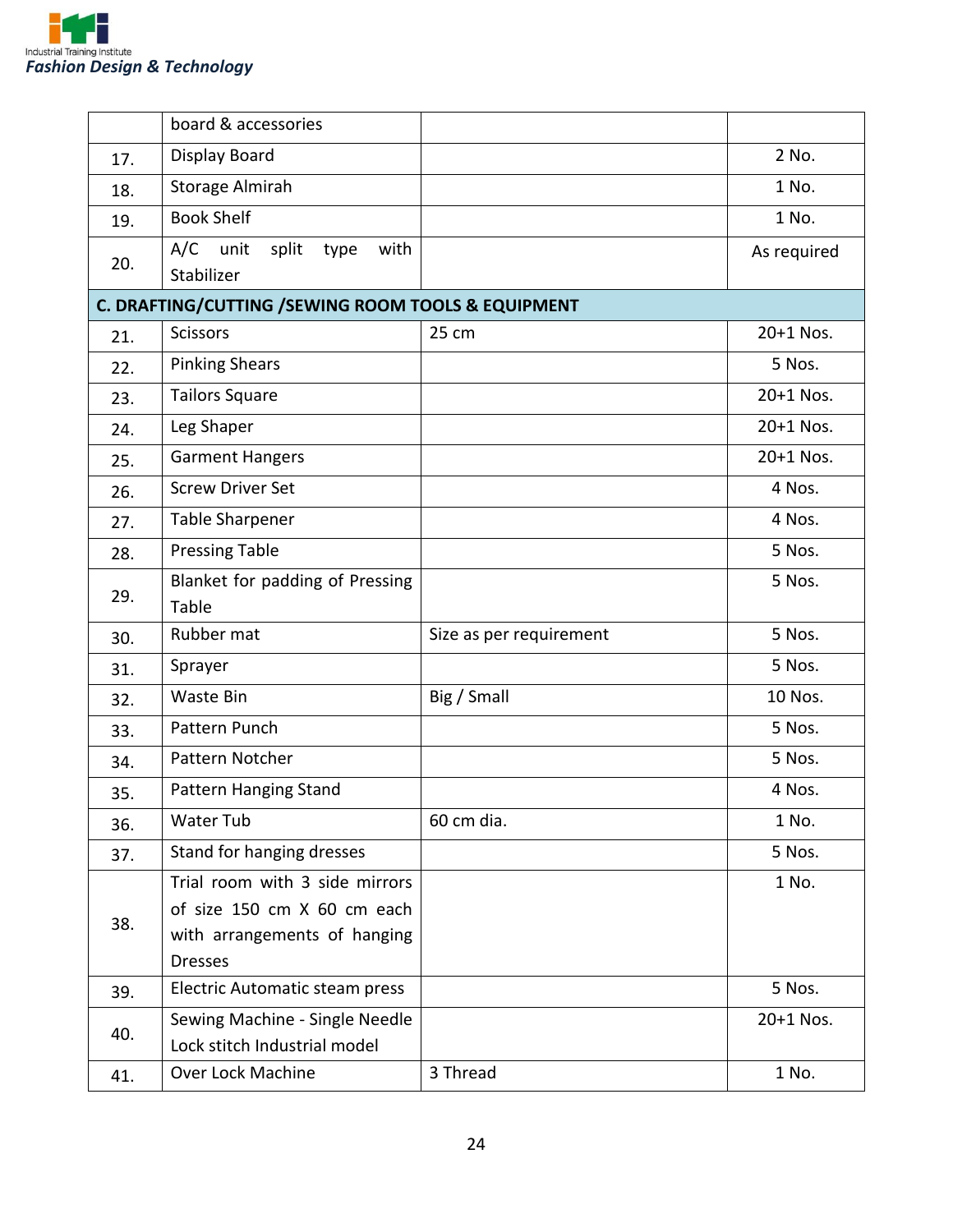

| 42. | <b>Pick Glass</b>                                                                       |                                                                                                                                                                                                                                                                                                                                                   | 5 Nos.      |
|-----|-----------------------------------------------------------------------------------------|---------------------------------------------------------------------------------------------------------------------------------------------------------------------------------------------------------------------------------------------------------------------------------------------------------------------------------------------------|-------------|
| 43. | Zig ZagMulti-Purpose Machine                                                            |                                                                                                                                                                                                                                                                                                                                                   | 1 No.       |
| 44. | Machine attachments                                                                     |                                                                                                                                                                                                                                                                                                                                                   | As required |
| 45. | Chairs with low back rest or<br>stools for the machines                                 | One for each machine                                                                                                                                                                                                                                                                                                                              | 20+1 Nos.   |
| 46. | <b>Drafting Table</b>                                                                   |                                                                                                                                                                                                                                                                                                                                                   | 10 Nos.     |
| 47. | Display board covered with $\frac{120}{120}$ x 90cm<br>glass or acrylic sheet           |                                                                                                                                                                                                                                                                                                                                                   | 2 Nos.      |
| 48. | <b>Instructor Table</b>                                                                 |                                                                                                                                                                                                                                                                                                                                                   | 1 No.       |
| 49. | <b>Instructor Chair</b>                                                                 |                                                                                                                                                                                                                                                                                                                                                   | 2 Nos.      |
| 50. | <b>Steel Almirah</b>                                                                    | 195 x 90 x 60 cm                                                                                                                                                                                                                                                                                                                                  | 2 Nos.      |
| 51. | Pigeon hole Almirah 10 lockers<br>&<br>locking<br>separate<br>arrangements for trainees |                                                                                                                                                                                                                                                                                                                                                   | 2 Nos.      |
| 52. | Locks for above pigeon hole                                                             |                                                                                                                                                                                                                                                                                                                                                   | 20 Nos.     |
| 53. | <b>Wall Clock</b>                                                                       |                                                                                                                                                                                                                                                                                                                                                   | 3 Nos.      |
| 54. | <b>Calculator Desk Type</b>                                                             |                                                                                                                                                                                                                                                                                                                                                   | 1 No.       |
| 55. | White Board with accessories                                                            | size as per requirement                                                                                                                                                                                                                                                                                                                           | 2 Nos.      |
| 56. | Dummy                                                                                   | Lady                                                                                                                                                                                                                                                                                                                                              | 2 Nos.      |
| 57. | Mannequins                                                                              | lady                                                                                                                                                                                                                                                                                                                                              | 2 Nos.      |
| 58. | Mannequins                                                                              | <b>Kids</b>                                                                                                                                                                                                                                                                                                                                       | 2 Nos.      |
| 59. | Mannequins                                                                              | Gents                                                                                                                                                                                                                                                                                                                                             | 2 Nos.      |
|     | <b>D. COMPUTER LABORATORY</b>                                                           |                                                                                                                                                                                                                                                                                                                                                   |             |
| 60. | Desktop Computer                                                                        | CPU: $32/64$ Bit $i3/i5/i7$ or latest 21 (20+1) Nos.<br>processor, Speed: 3 GHz or Higher.<br>RAM:-4 GB DDR-III or Higher, Wi-Fi<br>Enabled. Network Card: Integrated<br>Gigabit Ethernet, with USB Mouse,<br>USB Keyboard and Monitor (Min. 17<br>Inch. Licensed Operating System and<br>Antivirus compatible with<br>trade<br>related software. |             |
| 61. | <b>UPS</b>                                                                              |                                                                                                                                                                                                                                                                                                                                                   | As required |
| 62. | Server system with software                                                             | Latest Configuration                                                                                                                                                                                                                                                                                                                              | 1 No.       |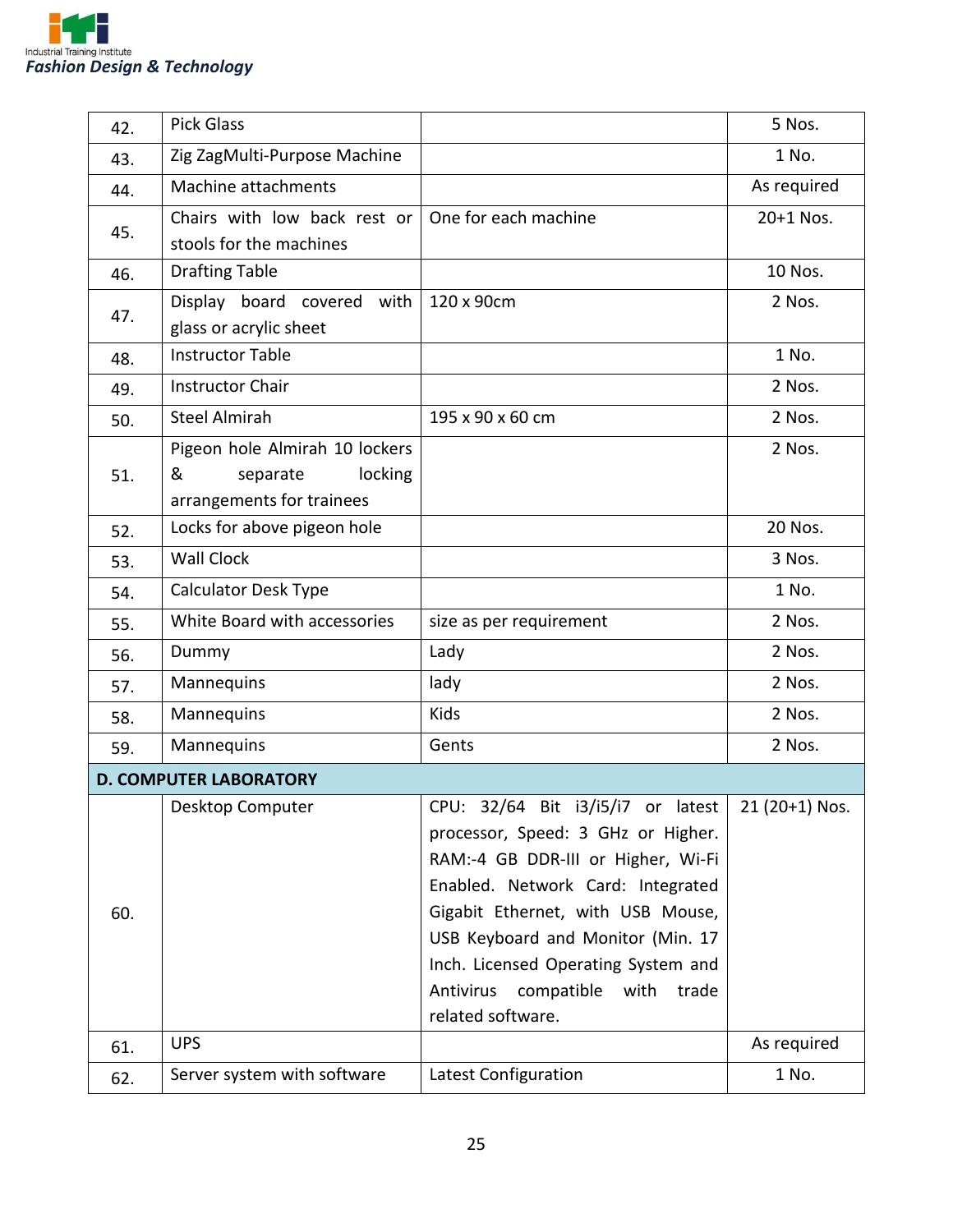

| 63. | LAN Connectivity & Internet      |                         | As required |
|-----|----------------------------------|-------------------------|-------------|
|     | facility to the computers        |                         |             |
| 64. | Designing Software Coral Draw    | <b>Latest Version</b>   | 2 Nos.      |
| 65. | <b>Antivirus Software</b>        |                         | 20+1 Nos.   |
| 66. | Laser Printer color              | A4                      | 1 No.       |
| 67. | <b>Colored laser Printer</b>     | A <sub>3</sub>          | 1 No.       |
| 68. | Scanner                          |                         | 1 No.       |
| 69. | <b>Computer Table for server</b> |                         | 1 No.       |
| 70. | <b>Printer Table</b>             |                         | 2 Nos.      |
| 71. | <b>Table for Scanner</b>         |                         | 1 No.       |
| 72. | White Magnetic Board with Felt   |                         | 1 No.       |
|     | board & accessories              |                         |             |
| 73. | Display Board                    |                         | 2 Nos.      |
| 74. | Storage Almirah                  | Size as per requirement | 2 Nos.      |
| 75. | Air Conditioner unit split type  |                         | As required |
|     | with Stabilizer                  |                         |             |
| 76. | <b>Wall Clock</b>                |                         | 1 No.       |
| 77. | Modular<br>Workstation<br>with   |                         | 20+1 Nos.   |
|     | chair                            |                         |             |
| 78. | <b>LCD Projector</b>             |                         | 1 No.       |
| 79. | Vacuum Cleaner                   |                         | 1 No.       |
| 80. | Trainer's Table & Chair          |                         | 1set        |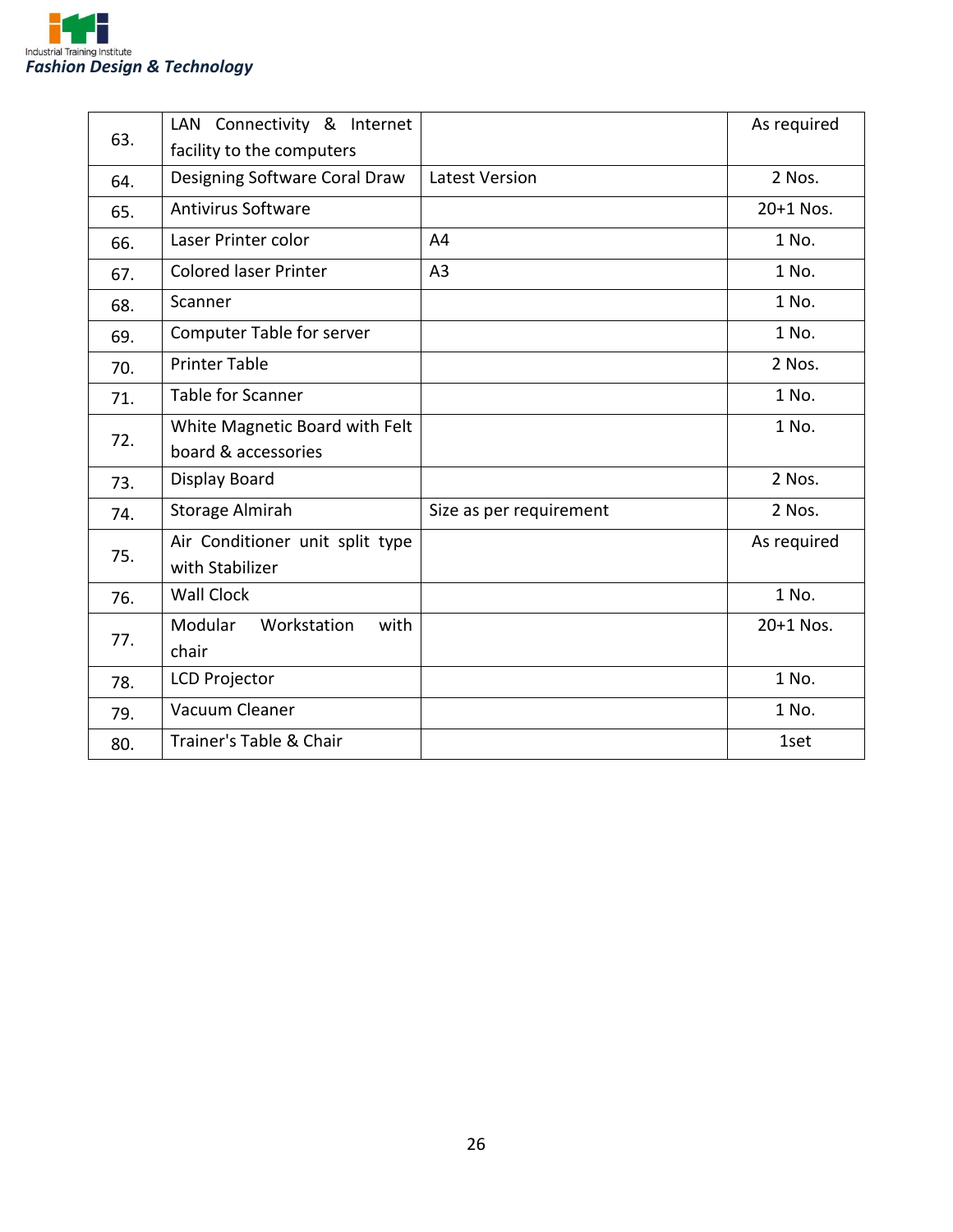

The DGT sincerely acknowledges contributions of the Industries, State Directorates, Trade Experts, Domain Experts, trainers of ITIs, NSTIs, faculties from universities and all others who contributed in revising the curriculum.

Special acknowledgement is extended by DGT to the following expert members who had contributed immensely in this curriculum.

**List of Expert members participated for finalizing the course curriculum of Fashion Design &** 

| Technology trade. |                                               |                                            |                |
|-------------------|-----------------------------------------------|--------------------------------------------|----------------|
| S No.             | <b>Name &amp; Designation</b><br>Shri/Mr./Ms. | Organization                               | <b>Remarks</b> |
| 1.                | Dr.Darlie Koshy                               | ATDC, Apparel<br>Export<br><b>IAM</b><br>& | Chairman       |
|                   | Director General and CEO                      | Promotion Council, Gurgaon                 |                |
| 2.                | S. Venkatesh, Head HR &                       | Raymond                                    | Member         |
|                   | Admin                                         |                                            |                |
| 3.                | Sanjeev Mohanty, Managing                     | Bennetton India Pvt. Ltd.,                 | Member         |
|                   | Director                                      | Gurgaon                                    |                |
| 4.                | AnimeshSaxena                                 | Industries<br>UdyogVihar                   | Member         |
|                   |                                               | Association, Gurgaon<br>$B-40$ ,           |                |
|                   |                                               | Phase 5, UdyogVihar Gurgaon-               |                |
|                   |                                               | 122017                                     |                |
| 5.                | Arindam Das                                   | National Institute of Fashion              | Member         |
|                   |                                               | Technology, New Delhi                      |                |
| 6.                | Dr. Kushal Sen Professor                      | D/o Textile Technology IIT Delhi           | Member         |
| 7.                | Bhatacharya. G HOD Textiles                   | Institute for Textile Technology,          | Member         |
|                   | Department                                    | <b>CHOUDWAR</b>                            |                |
| 8.                | Ms. Poonam Thakur, Professor                  | NIIFT, Mohali                              | Member         |
|                   | & Academic Head                               |                                            |                |
| 9.                | L.N. Meena, Lecturer                          | Arya Bhatt Polytechnic, Delhi              | Member         |
| 10.               | PrabhasKashyap, General                       | Gokaldas Export Ltd., Bangalore            | Member         |
|                   | Manager-Planning &                            |                                            |                |
|                   | <b>Production Co-ordination</b>               |                                            |                |
| 11.               | BishwanathGanguly                             | Madura Fashion & Retail, Aditya            | Member         |
|                   |                                               | Birla Centre for Retail Excellence (A      |                |
|                   |                                               | $B$ C R E)                                 |                |
| 12.               | K.N. Chatterjee, HOD Fashion                  | THE TECHNOLOGICAL INST. OF                 | Member         |
|                   | and Apparel Engineering                       | TEXTILE & SCIENCES, Bhiwani,               |                |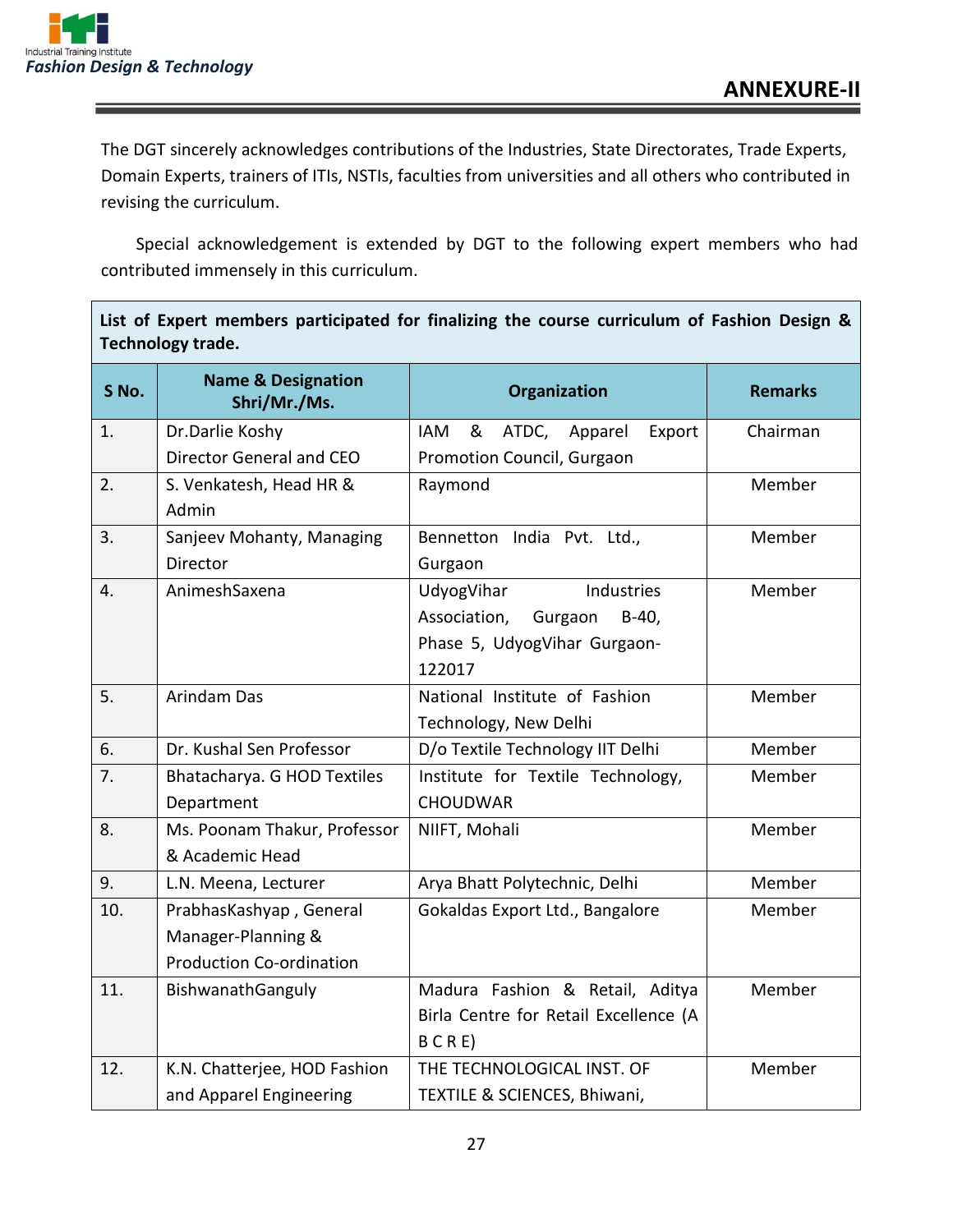

|                   |                               | Haryana, INDIA-127021.              |                |
|-------------------|-------------------------------|-------------------------------------|----------------|
| 13.               | Tapas Kumar Adhikari,         | Reliance Industries Ltd.            | Member         |
|                   | Sr. Manager                   |                                     |                |
| 14.               | VikasVerma,                   | Welspun India Ltd.                  | Member         |
|                   | Asst. Vice President          |                                     |                |
| 15.               | NavjotWalia, Vice President   | Maral Overseas Ltd., Noida          | Member         |
| 16.               | Rajeev Mehani, Vice President | <b>Vardhaman Textiles</b>           | Member         |
| <b>Mentor</b>     |                               |                                     |                |
| 17.               | R.P. Dhingra, Director (P)    | <b>DGT</b>                          | Mentor         |
| <b>Core Group</b> |                               |                                     |                |
| 18.               | NirmalyaNath, ADT             | CSTARI, Kolkata                     | Coordinator    |
| 19.               | Renuka Tiwari, TO             | RVTI, Kolkata                       | Member         |
| 20.               | Gopal Biswas, Instructor      | Govt. ITI for Physically Challenged | Member         |
|                   |                               | Boys & Girls, Kolkata               |                |
| 21.               | Haradhan Das, TO              | CSTARI, Kolkata                     | Member         |
| 22.               | SubhankarBhowmik, DPA Gr.B    | NIMI, Chennai                       | <b>NIMI</b>    |
|                   |                               |                                     | Representative |
| 23.               | Rajendra Kumar, JDT(WT)       | <b>DGT</b>                          | Member         |
| 24.               | D. Shanthi, ADT               | RVTI, Trivendrum                    | Member         |
| 25.               | AbhaRastogi, TO               | RVTI, Panipat                       | Member         |
| 26.               | Chitra, TO                    | RVTI, Panipat                       | Member         |
| 27.               | RinkuSoni, TO                 | RVTI, Jaipur                        | Member         |
| 28.               | Babita, TO                    | NVTI, Noida                         | Member         |
| 29.               | Bhagyashree, TO               | RVTI, Indore                        | Member         |
| 30.               | L. R. Ramesh Babu, TO         | RVTI, Trivendrum                    | Member         |
| 31.               | S.S. Meena, TO                | NVTI, Noida                         | Member         |
| 32.               | Bhavin Kumar M. Solanki       | ITI, Jambughoda, Gujarat            | Member         |
| 33.               | Divya, TO                     | RVTI, Bangalore                     | Member         |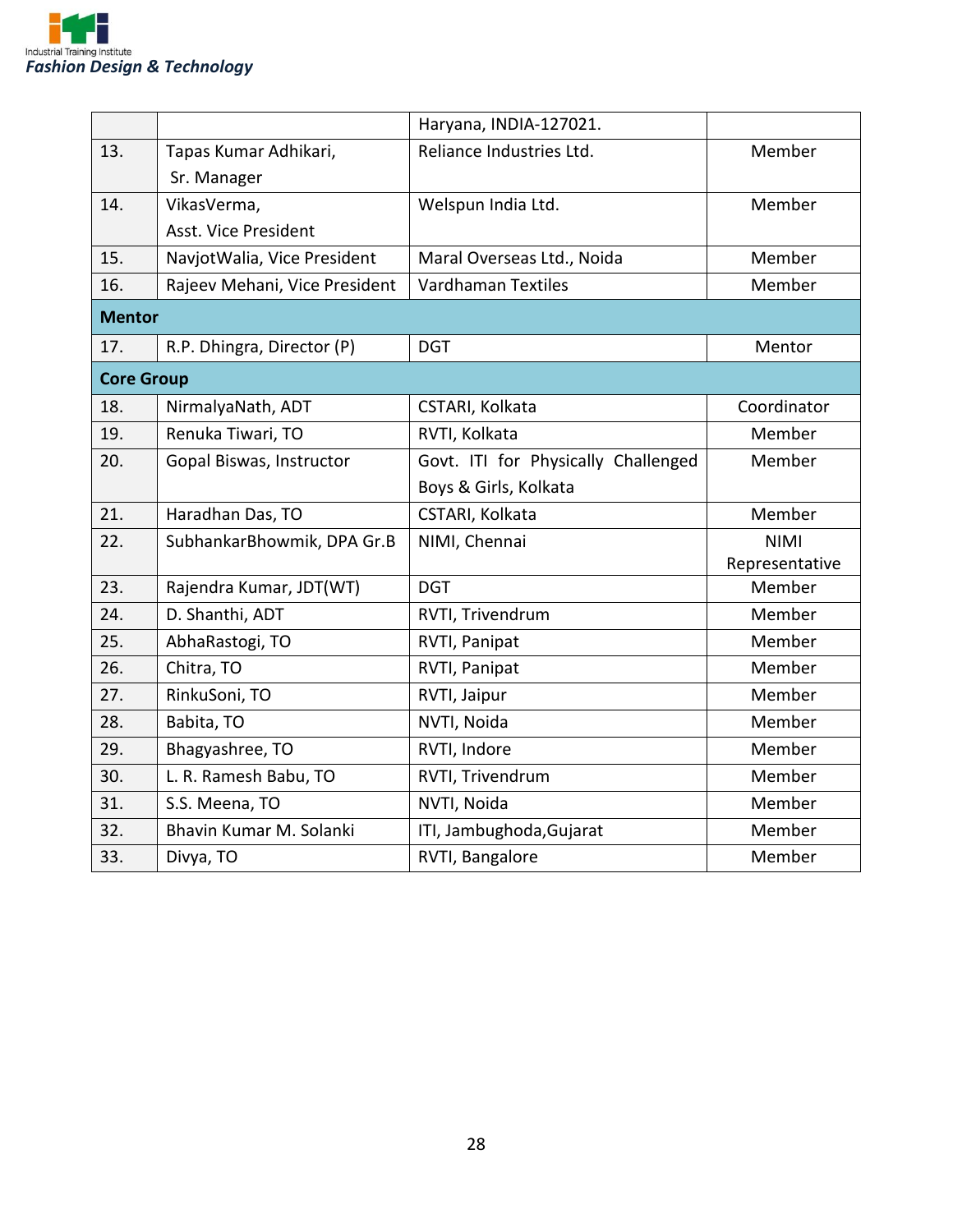

#### **ABBREVIATIONS**

| <b>CTS</b>  | <b>Craftsmen Training Scheme</b>                   |
|-------------|----------------------------------------------------|
| <b>ATS</b>  | <b>Apprentice ship Training Scheme</b>             |
| <b>CITS</b> | <b>Craft Instructor Training Scheme</b>            |
| <b>DGT</b>  | Directorate General of Training                    |
| <b>MSDE</b> | Ministry of Skill Development and Entrepreneurship |
| <b>NTC</b>  | <b>National Trade Certificate</b>                  |
| <b>NAC</b>  | National Apprenticeship Certificate                |
| <b>NCIC</b> | National Craft Instructor Certificate              |
| LD          | <b>Locomotor Disability</b>                        |
| <b>CP</b>   | <b>Cerebral Palsy</b>                              |
| <b>MD</b>   | <b>Multiple Disabilities</b>                       |
| LV          | <b>Low Vision</b>                                  |
| HH          | Hard of Hearing                                    |
| ID          | <b>Intellectual Disabilities</b>                   |
| LC          | Leprosy Cured                                      |
| <b>SLD</b>  | <b>Specific Learning Disabilities</b>              |
| <b>DW</b>   | Dwarfism                                           |
| MI          | <b>Mental Illness</b>                              |
| AA          | <b>Acid Attack</b>                                 |
| PwD         | Person with disabilities                           |